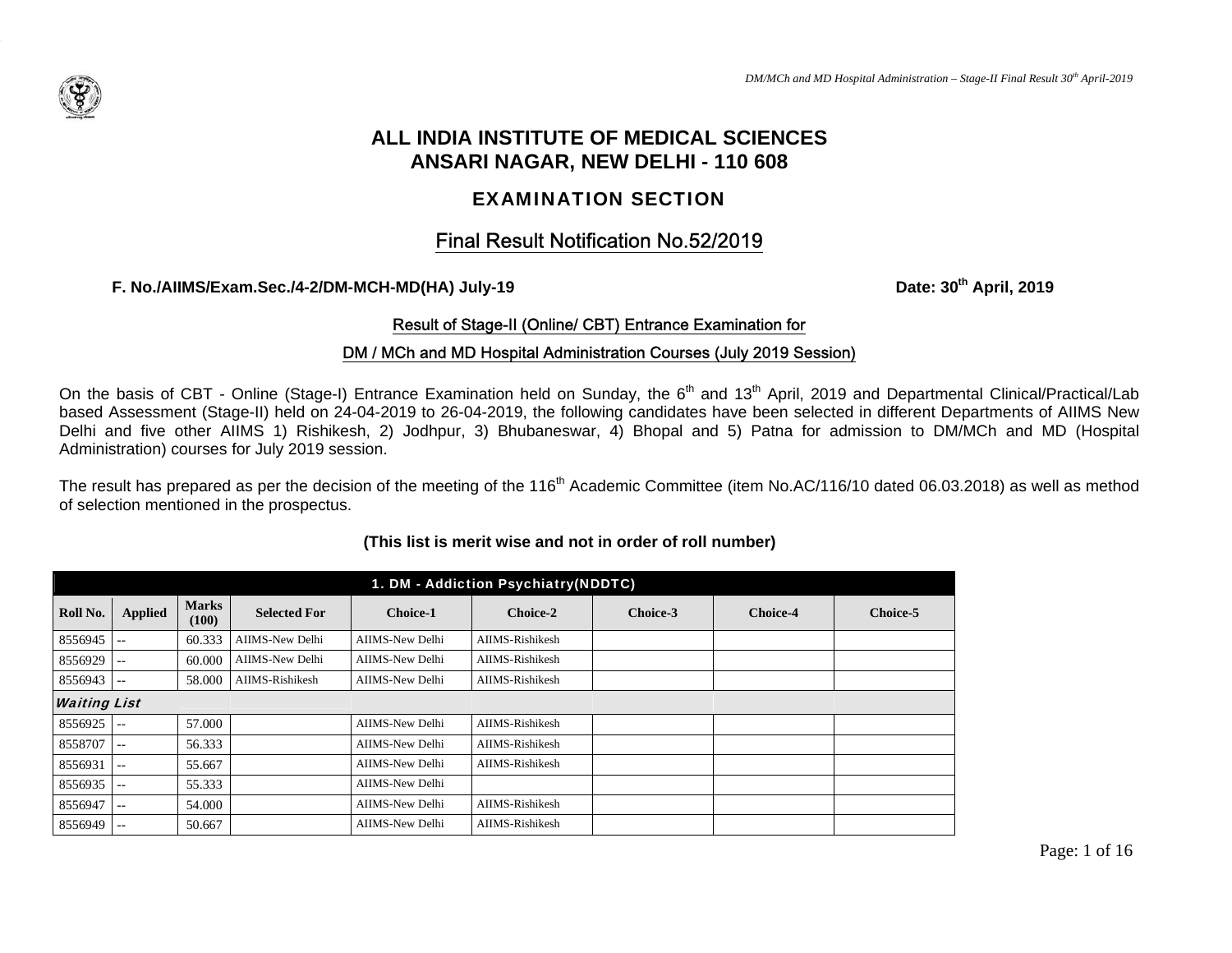

|                               | 2. DM - Cardiac Surgical Intensive Care |                       |                     |                 |          |          |                 |          |  |  |  |  |
|-------------------------------|-----------------------------------------|-----------------------|---------------------|-----------------|----------|----------|-----------------|----------|--|--|--|--|
| Roll No.                      | <b>Applied</b>                          | <b>Marks</b><br>(100) | <b>Selected For</b> | <b>Choice-1</b> | Choice-2 | Choice-3 | <b>Choice-4</b> | Choice-5 |  |  |  |  |
| 8556999                       | $\sim$ $-$                              | 68.667                | AIIMS-New Delhi     |                 |          |          |                 |          |  |  |  |  |
| 8556995                       | $\sim$ $-$                              | 64.667                | AIIMS-New Delhi     |                 |          |          |                 |          |  |  |  |  |
| 8557003                       | l --                                    | 62.333                | AIIMS-New Delhi     |                 |          |          |                 |          |  |  |  |  |
| 8557009                       | $\sim$ $\sim$                           | 56.667                | AIIMS-New Delhi     |                 |          |          |                 |          |  |  |  |  |
| 8556997                       | $- -$                                   | 56.333                | AIIMS-New Delhi     |                 |          |          |                 |          |  |  |  |  |
| <b>Waiting List</b>           |                                         |                       |                     |                 |          |          |                 |          |  |  |  |  |
| <b>No Candidate Available</b> |                                         |                       |                     |                 |          |          |                 |          |  |  |  |  |

| 3. DM - Cardiac Anesthesiology |                |                       |                        |                 |                 |          |                 |          |  |  |
|--------------------------------|----------------|-----------------------|------------------------|-----------------|-----------------|----------|-----------------|----------|--|--|
| Roll No.                       | <b>Applied</b> | <b>Marks</b><br>(100) | <b>Selected For</b>    | <b>Choice-1</b> | Choice-2        | Choice-3 | <b>Choice-4</b> | Choice-5 |  |  |
| 8556965                        | $- -$          | 82.000                | <b>AIIMS-New Delhi</b> | AIIMS-New Delhi | AIIMS-Rishikesh |          |                 |          |  |  |
| 8556967                        | $-1$           | 76.667                | AIIMS-New Delhi        | AIIMS-New Delhi | AIIMS-Rishikesh |          |                 |          |  |  |
| 8556977                        | $- -$          | 71.667                | AIIMS-New Delhi        | AIIMS-New Delhi | AIIMS-Rishikesh |          |                 |          |  |  |
| 8556047                        | $- -$          | 70.000                | AIIMS-Rishikesh        | AIIMS-New Delhi | AIIMS-Rishikesh |          |                 |          |  |  |
| 8556963                        | --             | 68.000                | AIIMS-Rishikesh        | AIIMS-New Delhi | AIIMS-Rishikesh |          |                 |          |  |  |
| <b>Waiting List</b>            |                |                       |                        |                 |                 |          |                 |          |  |  |
| 8556983                        | --             | 67.667                |                        | AIIMS-New Delhi | AIIMS-Rishikesh |          |                 |          |  |  |
| 8556035                        | $\frac{1}{2}$  | 63.333                |                        | AIIMS-New Delhi | AIIMS-Rishikesh |          |                 |          |  |  |
| 8559217                        | $- -$          | 63.000                |                        | AIIMS-New Delhi | AIIMS-Rishikesh |          |                 |          |  |  |
| 8556051                        | $-1$           | 59.333                |                        | AIIMS-New Delhi | AIIMS-Rishikesh |          |                 |          |  |  |
| 8556041                        | $- -$          | 58.667                |                        | AIIMS-New Delhi | AIIMS-Rishikesh |          |                 |          |  |  |
| 8556031                        | --             | 56.333                |                        | AIIMS-New Delhi | AIIMS-Rishikesh |          |                 |          |  |  |
| 8556973                        | $--$           | 54.667                |                        | AIIMS-New Delhi | AIIMS-Rishikesh |          |                 |          |  |  |

|              | 4. DM - Cardiology |                       |                     |                 |                    |                 |               |                 |  |  |  |
|--------------|--------------------|-----------------------|---------------------|-----------------|--------------------|-----------------|---------------|-----------------|--|--|--|
| Roll No.     | <b>Applied</b>     | <b>Marks</b><br>(100) | <b>Selected For</b> | Choice-1        | <b>Choice-2</b>    | Choice-3        | Choice-4      | <b>Choice-5</b> |  |  |  |
| $8557101$ -- |                    | 76.333                | AIIMS-New Delhi     | AIIMS-New Delhi |                    |                 |               |                 |  |  |  |
| 8557255      |                    | 70,000                | AIIMS-New Delhi     | AIIMS-New Delhi | AIIMS-Bhubaneshwar | AIIMS-Rishikesh | AIIMS-Jodhpur |                 |  |  |  |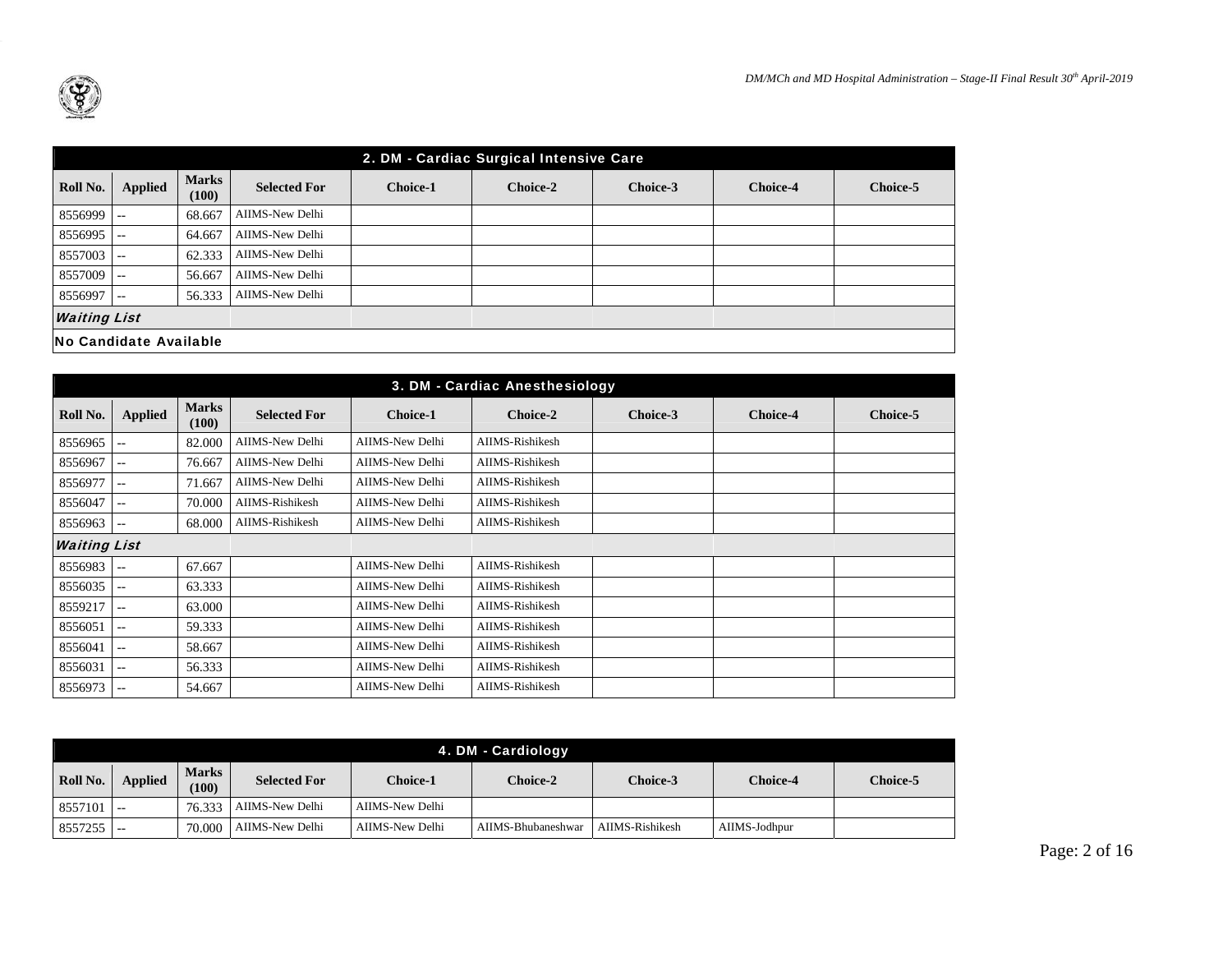| 8557209             | $-$                      | 62.000 | AIIMS-New Delhi    | AIIMS-New Delhi | AIIMS-Rishikesh | AIIMS-Jodhpur   | AIIMS-Bhubaneshwar |  |
|---------------------|--------------------------|--------|--------------------|-----------------|-----------------|-----------------|--------------------|--|
| 8556057             | $\frac{1}{2}$            | 61.667 | AIIMS-Rishikesh    | AIIMS-New Delhi | AIIMS-Rishikesh | AIIMS-Jodhpur   | AIIMS-Bhubaneshwar |  |
| 8557017             | $\frac{1}{2}$            | 60.667 | AIIMS-Jodhpur      | AIIMS-New Delhi | AIIMS-Rishikesh | AIIMS-Jodhpur   | AIIMS-Bhubaneshwar |  |
| 8556071             | $- -$                    | 60.667 | AIIMS-Jodhpur      | AIIMS-New Delhi | AIIMS-Rishikesh | AIIMS-Jodhpur   | AIIMS-Bhubaneshwar |  |
| 8558753             | $\frac{1}{2}$            | 60.000 | AIIMS-Bhubaneshwar | AIIMS-New Delhi | AIIMS-Rishikesh | AIIMS-Jodhpur   | AIIMS-Bhubaneshwar |  |
| 8557279             | Foreign<br>National      | 54.333 | AIIMS-Rishikesh    | AIIMS-Rishikesh |                 |                 |                    |  |
| <b>Waiting List</b> |                          |        |                    |                 |                 |                 |                    |  |
| 8557263             | $\sim$ $\sim$            | 59.667 |                    | AIIMS-New Delhi | AIIMS-Jodhpur   | AIIMS-Rishikesh | AIIMS-Bhubaneshwar |  |
| 8557037             | $\frac{1}{2}$            | 58.000 |                    | AIIMS-New Delhi |                 |                 |                    |  |
| 8557033             | $- -$                    | 57.000 |                    | AIIMS-New Delhi | AIIMS-Rishikesh | AIIMS-Jodhpur   | AIIMS-Bhubaneshwar |  |
| 8557067             | $- -$                    | 56.667 |                    | AIIMS-New Delhi | AIIMS-Jodhpur   | AIIMS-Rishikesh | AIIMS-Bhubaneshwar |  |
| 8557085             | $\frac{1}{2}$            | 56.333 |                    | AIIMS-New Delhi | AIIMS-Jodhpur   | AIIMS-Rishikesh | AIIMS-Bhubaneshwar |  |
| 8557199             | $-$                      | 55.000 |                    | AIIMS-New Delhi | AIIMS-Rishikesh | AIIMS-Jodhpur   | AIIMS-Bhubaneshwar |  |
| 8557145             | $- -$                    | 51.333 |                    | AIIMS-New Delhi | AIIMS-Jodhpur   | AIIMS-Rishikesh | AIIMS-Bhubaneshwar |  |
| 8558741             | Sponsored                | 50.000 |                    | AIIMS-Rishikesh |                 |                 |                    |  |
| 8558743             | $\overline{\phantom{m}}$ | 50.000 |                    | AIIMS-New Delhi | AIIMS-Rishikesh | AIIMS-Jodhpur   | AIIMS-Bhubaneshwar |  |
|                     |                          |        |                    |                 |                 |                 |                    |  |

|                     | 5. DM - Clinical Hematology   |                       |                     |                 |          |          |                 |          |  |  |  |  |
|---------------------|-------------------------------|-----------------------|---------------------|-----------------|----------|----------|-----------------|----------|--|--|--|--|
| Roll No.            | Applied                       | <b>Marks</b><br>(100) | <b>Selected For</b> | <b>Choice-1</b> | Choice-2 | Choice-3 | <b>Choice-4</b> | Choice-5 |  |  |  |  |
| 8557367             | $\sim$ $-$                    | 67.667                | AIIMS-New Delhi     | AIIMS-New Delhi |          |          |                 |          |  |  |  |  |
| 8557371             | $\sim$ $-$                    | 63.333                | AIIMS-New Delhi     | AIIMS-New Delhi |          |          |                 |          |  |  |  |  |
| <b>Waiting List</b> |                               |                       |                     |                 |          |          |                 |          |  |  |  |  |
|                     | <b>No Candidate Available</b> |                       |                     |                 |          |          |                 |          |  |  |  |  |

|              | 6. DM - Clinical Pharmacology |                       |                     |                 |                 |                 |                 |                 |  |  |  |  |
|--------------|-------------------------------|-----------------------|---------------------|-----------------|-----------------|-----------------|-----------------|-----------------|--|--|--|--|
| Roll No.     | <b>Applied</b>                | <b>Marks</b><br>(100) | <b>Selected For</b> | Choice-1        | Choice-2        | <b>Choice-3</b> | <b>Choice-4</b> | <b>Choice-5</b> |  |  |  |  |
| 8557397      | .                             | 74.667                | AIIMS-New Delhi     | AIIMS-New Delhi | AIIMS-Rishikesh |                 |                 |                 |  |  |  |  |
| $8558843$ -- |                               | 57.333                | AIIMS-New Delhi     | AIIMS-New Delhi | AIIMS-Rishikesh |                 |                 |                 |  |  |  |  |
| $8558839$ -- |                               | 53.333                | AIIMS-Rishikesh     | AIIMS-New Delhi | AIIMS-Rishikesh |                 |                 |                 |  |  |  |  |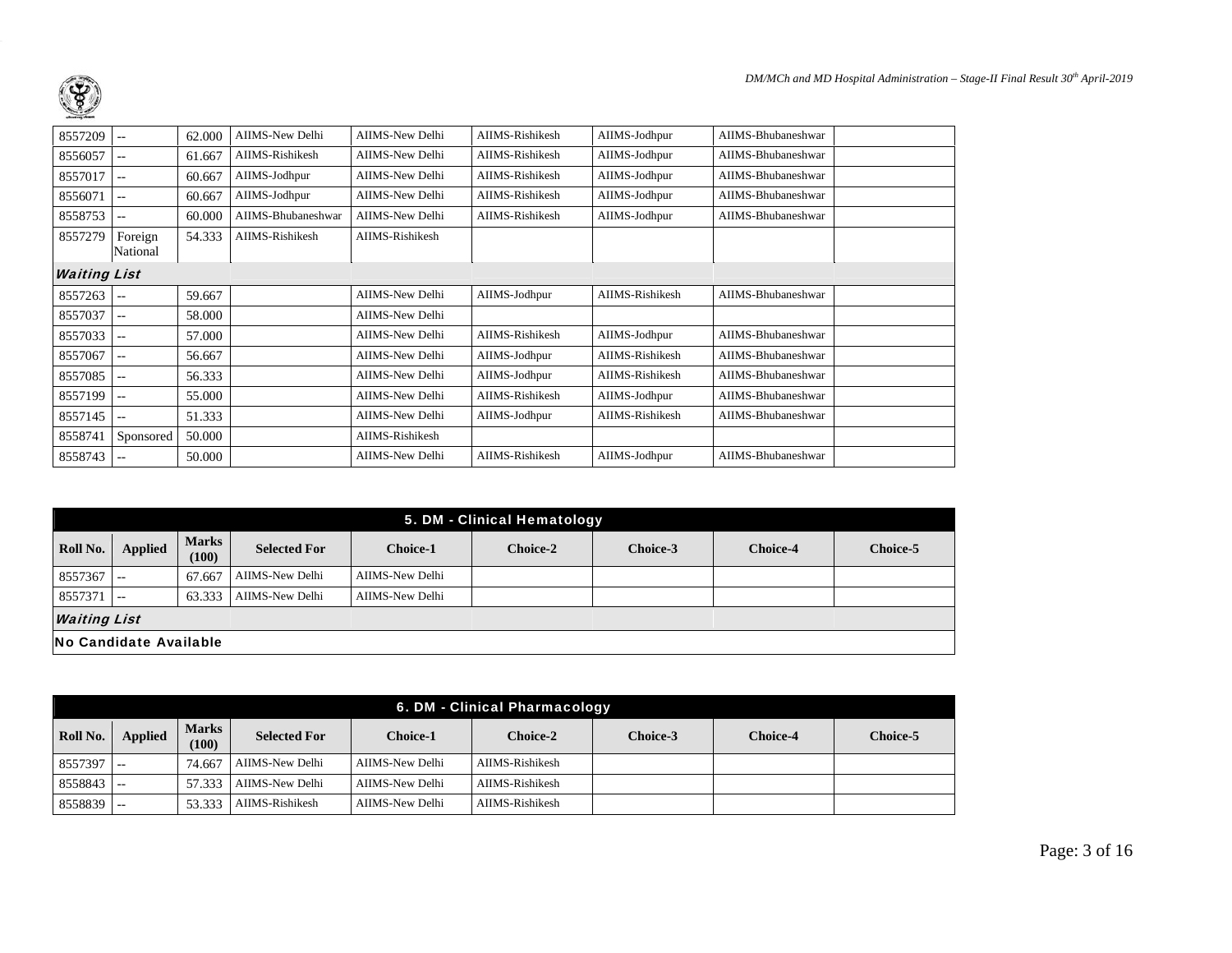

| <b>Waiting List</b> |  |        |  |                 |                 |  |  |
|---------------------|--|--------|--|-----------------|-----------------|--|--|
| $8557383$ --        |  | 51.333 |  | AIIMS-New Delhi | AIIMS-Rishikesh |  |  |
| $8557395$ --        |  | 51.000 |  | AIIMS-New Delhi | AIIMS-Rishikesh |  |  |

|                     | 7. DM - Critical Care Medicine |                       |                        |                        |                 |                 |                 |                 |  |  |  |  |
|---------------------|--------------------------------|-----------------------|------------------------|------------------------|-----------------|-----------------|-----------------|-----------------|--|--|--|--|
| Roll No.            | <b>Applied</b>                 | <b>Marks</b><br>(100) | <b>Selected For</b>    | <b>Choice-1</b>        | Choice-2        | Choice-3        | <b>Choice-4</b> | <b>Choice-5</b> |  |  |  |  |
| 8556247             | $- -$                          | 65.250                | AIIMS-New Delhi        | AIIMS-New Delhi        | AIIMS-Rishikesh | AIIMS-Bhopal    |                 |                 |  |  |  |  |
| 8557417             | $- -$                          | 65.083                | AIIMS-New Delhi        | AIIMS-New Delhi        | AIIMS-Rishikesh | AIIMS-Bhopal    |                 |                 |  |  |  |  |
| 8556285             | --                             | 65.000                | <b>AIIMS-New Delhi</b> | <b>AIIMS-New Delhi</b> |                 |                 |                 |                 |  |  |  |  |
| 8556273             | $- -$                          | 63.500                | AIIMS-Bhopal           | AIIMS-New Delhi        | AIIMS-Bhopal    | AIIMS-Rishikesh |                 |                 |  |  |  |  |
| 8557457             | $-1$                           | 63.417                | AIIMS-Rishikesh        | AIIMS-Rishikesh        | AIIMS-New Delhi | AIIMS-Bhopal    |                 |                 |  |  |  |  |
| 8556255             | --                             | 62.917                | AIIMS-Rishikesh        | <b>AIIMS-New Delhi</b> | AIIMS-Rishikesh | AIIMS-Bhopal    |                 |                 |  |  |  |  |
| <b>Waiting List</b> |                                |                       |                        |                        |                 |                 |                 |                 |  |  |  |  |
| 8556237             | $\sim$ $-$                     | 60.333                |                        | <b>AIIMS-New Delhi</b> | AIIMS-Rishikesh | AIIMS-Bhopal    |                 |                 |  |  |  |  |
| 8556297             | $\sim$ $\sim$                  | 60.000                |                        | <b>AIIMS-New Delhi</b> | AIIMS-Rishikesh | AIIMS-Bhopal    |                 |                 |  |  |  |  |
| 8556251             | $\overline{a}$                 | 58.917                |                        | <b>AIIMS-New Delhi</b> | AIIMS-Bhopal    | AIIMS-Rishikesh |                 |                 |  |  |  |  |
| 8556293             | $- -$                          | 58.167                |                        | AIIMS-New Delhi        | AIIMS-Rishikesh | AIIMS-Bhopal    |                 |                 |  |  |  |  |
| 8557499             | --                             | 58.083                |                        | AIIMS-New Delhi        | AIIMS-Rishikesh | AIIMS-Bhopal    |                 |                 |  |  |  |  |
| 8558875             | --                             | 57.833                |                        | AIIMS-New Delhi        | AIIMS-Rishikesh | AIIMS-Bhopal    |                 |                 |  |  |  |  |
| 8558863             | $- -$                          | 57.833                |                        | <b>AIIMS-New Delhi</b> | AIIMS-Bhopal    | AIIMS-Rishikesh |                 |                 |  |  |  |  |
| 8557523             | --                             | 57.000                |                        | <b>AIIMS-New Delhi</b> | AIIMS-Rishikesh | AIIMS-Bhopal    |                 |                 |  |  |  |  |
| 8557419             | --                             | 55.667                |                        | <b>AIIMS-New Delhi</b> | AIIMS-Rishikesh | AIIMS-Bhopal    |                 |                 |  |  |  |  |
| 8559383             | --                             | 55.417                |                        | AIIMS-New Delhi        | AIIMS-Bhopal    | AIIMS-Rishikesh |                 |                 |  |  |  |  |
| 8557431             | $\sim$ $\sim$                  | 52.500                |                        | AIIMS-New Delhi        | AIIMS-Bhopal    | AIIMS-Rishikesh |                 |                 |  |  |  |  |

|              | 8. DM - Endocrinology |                       |                     |                 |                 |          |                 |                 |  |  |  |
|--------------|-----------------------|-----------------------|---------------------|-----------------|-----------------|----------|-----------------|-----------------|--|--|--|
| Roll No.     | <b>Applied</b>        | <b>Marks</b><br>(100) | <b>Selected For</b> | <b>Choice-1</b> | <b>Choice-2</b> | Choice-3 | <b>Choice-4</b> | <b>Choice-5</b> |  |  |  |
| 8556367      | $\sim$ $-$            | 86.333                | AIIMS-New Delhi     | AIIMS-New Delhi |                 |          |                 |                 |  |  |  |
| 8556417      | $\qquad \qquad -$     | 82.667                | AIIMS-New Delhi     | AIIMS-New Delhi | AIIMS-Jodhpur   |          |                 |                 |  |  |  |
| $8557703$ -- |                       | 82.333                | AIIMS-New Delhi     | AIIMS-New Delhi | AIIMS-Jodhpur   |          |                 |                 |  |  |  |
| 8556315      | $\sim$ $\sim$         | 75.333                | AIIMS-New Delhi     | AIIMS-New Delhi | AIIMS-Jodhpur   |          |                 |                 |  |  |  |
| 8557609      | $\qquad \qquad -$     | 72.000                | AIIMS-Jodhpur       | AIIMS-New Delhi | AIIMS-Jodhpur   |          |                 |                 |  |  |  |
| 8557617      | $- -$                 | 72,000                | AIIMS-Jodhpur       | AIIMS-New Delhi | AIIMS-Jodhpur   |          |                 |                 |  |  |  |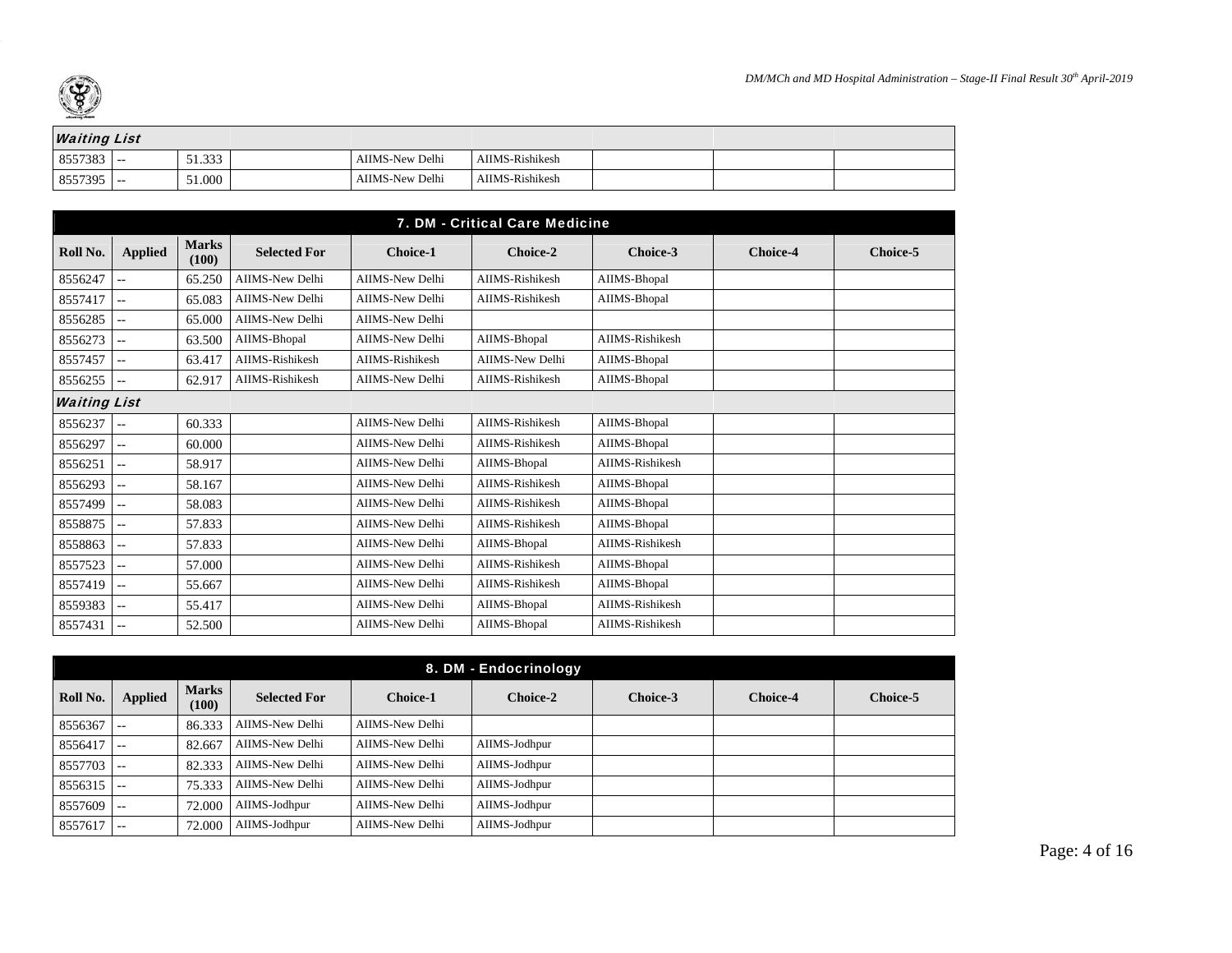

| <b>Waiting List</b> |                          |        |                 |               |  |  |
|---------------------|--------------------------|--------|-----------------|---------------|--|--|
| 8558935             | $-$                      | 71.000 | AIIMS-New Delhi | AIIMS-Jodhpur |  |  |
| 8557719             | $-$                      | 70.000 | AIIMS-New Delhi | AIIMS-Jodhpur |  |  |
| 8557673             | $-$                      | 69.667 | AIIMS-New Delhi | AIIMS-Jodhpur |  |  |
| 8557711             | $-$                      | 69.000 | AIIMS-New Delhi | AIIMS-Jodhpur |  |  |
| 8557621             | $-1$                     | 69.000 | AIIMS-New Delhi | AIIMS-Jodhpur |  |  |
| 8557707             | $-$                      | 68.667 | AIIMS-New Delhi | AIIMS-Jodhpur |  |  |
| 8556345             | $-$                      | 68.333 | AIIMS-New Delhi | AIIMS-Jodhpur |  |  |
| 8556389             | $\frac{1}{2}$            | 68.000 | AIIMS-New Delhi | AIIMS-Jodhpur |  |  |
| 8557667             | $- -$                    | 68.000 | AIIMS-New Delhi | AIIMS-Jodhpur |  |  |
| 8556347             | $-$                      | 67.667 | AIIMS-New Delhi | AIIMS-Jodhpur |  |  |
| 8557739             | $- -$                    | 66.667 | AIIMS-New Delhi | AIIMS-Jodhpur |  |  |
| 8557633             | $\overline{\phantom{m}}$ | 66.000 | AIIMS-New Delhi | AIIMS-Jodhpur |  |  |
| 8556371             | $-$                      | 65.667 | AIIMS-New Delhi | AIIMS-Jodhpur |  |  |
| 8556341             | --                       | 65.333 | AIIMS-New Delhi | AIIMS-Jodhpur |  |  |

| 9. DM - Gastroenterology |                |                       |                        |                        |                 |          |                 |          |  |  |
|--------------------------|----------------|-----------------------|------------------------|------------------------|-----------------|----------|-----------------|----------|--|--|
| Roll No.                 | <b>Applied</b> | <b>Marks</b><br>(100) | <b>Selected For</b>    | <b>Choice-1</b>        | Choice-2        | Choice-3 | <b>Choice-4</b> | Choice-5 |  |  |
| 8558237                  | $- -$          | 71.333                | <b>AIIMS-New Delhi</b> | AIIMS-New Delhi        | AIIMS-Rishikesh |          |                 |          |  |  |
| 8559617                  | $-1$           | 63.000                | <b>AIIMS-New Delhi</b> | AIIMS-New Delhi        | AIIMS-Rishikesh |          |                 |          |  |  |
| 8559037                  | $-1$           | 62.667                | AIIMS-New Delhi        | AIIMS-New Delhi        | AIIMS-Rishikesh |          |                 |          |  |  |
| 8558001                  | $- -$          | 62.000                | AIIMS-New Delhi        | AIIMS-New Delhi        | AIIMS-Rishikesh |          |                 |          |  |  |
| 8556779                  |                | 61.333                | AIIMS-Rishikesh        | AIIMS-New Delhi        | AIIMS-Rishikesh |          |                 |          |  |  |
| <b>Waiting List</b>      |                |                       |                        |                        |                 |          |                 |          |  |  |
| 8558139                  | $\sim$ $-$     | 60.000                |                        | <b>AIIMS-New Delhi</b> | AIIMS-Rishikesh |          |                 |          |  |  |
| 8558173                  | --             | 59.333                |                        | <b>AIIMS-New Delhi</b> | AIIMS-Rishikesh |          |                 |          |  |  |
| 8558213                  | <b>.</b>       | 58.000                |                        | AIIMS-New Delhi        | AIIMS-Rishikesh |          |                 |          |  |  |
| 8558225                  | $-1$           | 57.667                |                        | AIIMS-New Delhi        | AIIMS-Rishikesh |          |                 |          |  |  |
| 8558201                  | $- -$          | 56.667                |                        | AIIMS-New Delhi        | AIIMS-Rishikesh |          |                 |          |  |  |
| 8558051                  | $- -$          | 56.000                |                        | AIIMS-New Delhi        | AIIMS-Rishikesh |          |                 |          |  |  |
| 8558205                  | $- -$          | 53.667                |                        | AIIMS-New Delhi        | AIIMS-Rishikesh |          |                 |          |  |  |
| 8556675                  | $\sim$ $\sim$  | 53.333                |                        | AIIMS-New Delhi        | AIIMS-Rishikesh |          |                 |          |  |  |
| 8556691                  | $\sim$ $\sim$  | 51.000                |                        | AIIMS-New Delhi        | AIIMS-Rishikesh |          |                 |          |  |  |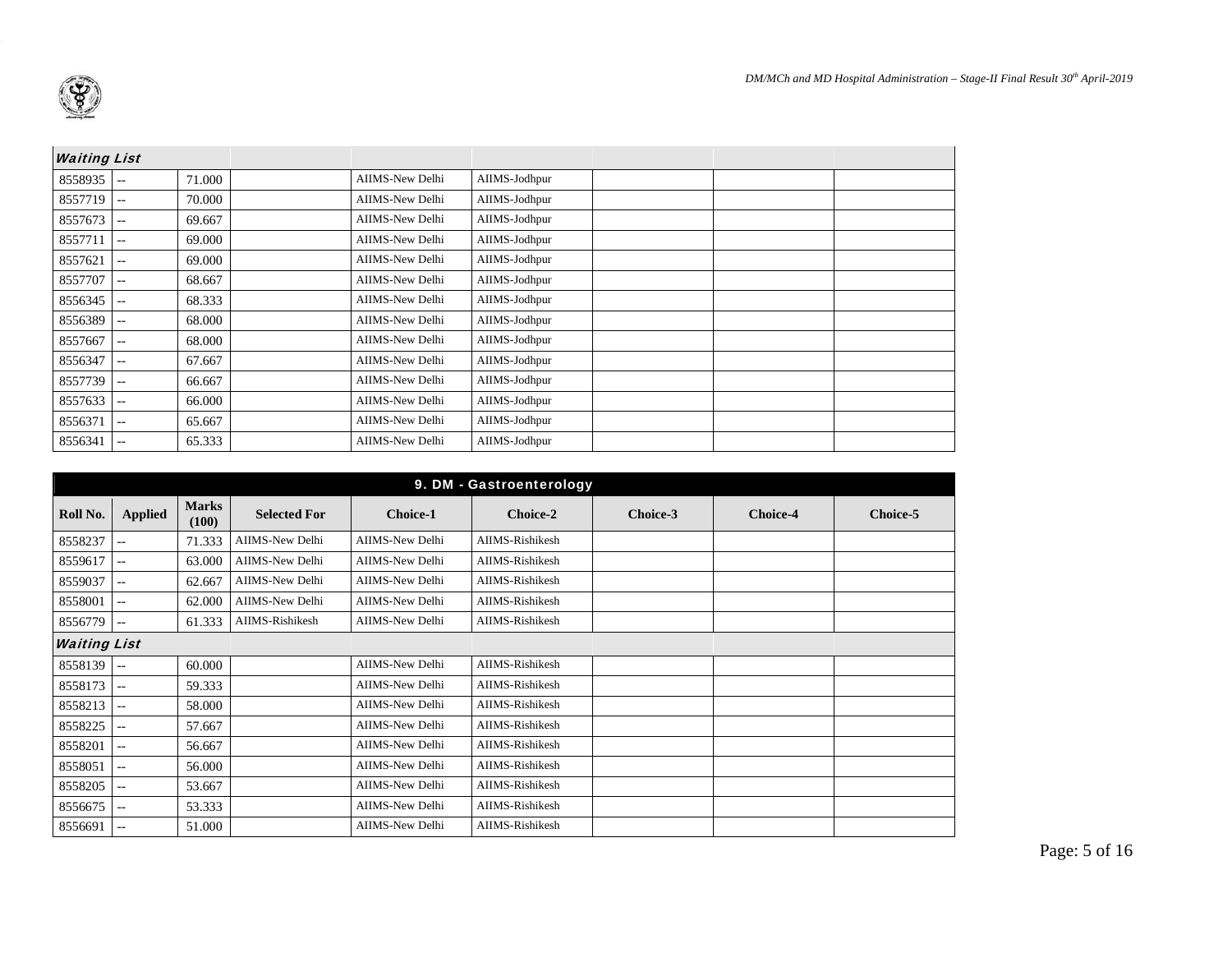

|          | 10. DM - Haemato-Pathology |                       |                     |          |          |          |                 |          |  |  |  |
|----------|----------------------------|-----------------------|---------------------|----------|----------|----------|-----------------|----------|--|--|--|
| Roll No. | <b>Applied</b>             | <b>Marks</b><br>(100) | <b>Selected For</b> | Choice-1 | Choice-2 | Choice-3 | <b>Choice-4</b> | Choice-5 |  |  |  |
| 8558357  | $\sim$ $\sim$              | 68.333                | AIIMS-New Delhi     |          |          |          |                 |          |  |  |  |
| 8558391  | $- -$                      | 67.000                | AIIMS-New Delhi     |          |          |          |                 |          |  |  |  |
|          | <b>Waiting List</b>        |                       |                     |          |          |          |                 |          |  |  |  |
| 8556817  | $\sim$ $-$                 | 60.667                |                     |          |          |          |                 |          |  |  |  |
| 8558393  | $- -$                      | 54.333                |                     |          |          |          |                 |          |  |  |  |
| 8558345  | $--$                       | 52.667                |                     |          |          |          |                 |          |  |  |  |
| 8556819  | $ -$                       | 52.333                |                     |          |          |          |                 |          |  |  |  |

|                     | 11. DM - Infectious Diseases |                       |                     |                 |                 |          |                 |          |  |  |  |
|---------------------|------------------------------|-----------------------|---------------------|-----------------|-----------------|----------|-----------------|----------|--|--|--|
| Roll No.            | <b>Applied</b>               | <b>Marks</b><br>(100) | <b>Selected For</b> | <b>Choice-1</b> | <b>Choice-2</b> | Choice-3 | <b>Choice-4</b> | Choice-5 |  |  |  |
| 8558475             | $- -$                        | 67.250                | AIIMS-New Delhi     |                 |                 |          |                 |          |  |  |  |
| 8558435             | $- -$                        | 66.000                | AIIMS-New Delhi     |                 |                 |          |                 |          |  |  |  |
| 8558465             | $\sim$ $-$                   | 59.000                | AIIMS-New Delhi     |                 |                 |          |                 |          |  |  |  |
| <b>Waiting List</b> |                              |                       |                     |                 |                 |          |                 |          |  |  |  |
| 8558425             | $- -$                        | 55.333                |                     |                 |                 |          |                 |          |  |  |  |
| 8558457             | $- -$                        | 54.500                |                     |                 |                 |          |                 |          |  |  |  |
| 8559121             | $- -$                        | 52.083                |                     |                 |                 |          |                 |          |  |  |  |

|              | 12. DM - Medical Genetics |                       |                     |                 |          |          |                 |                 |  |  |  |
|--------------|---------------------------|-----------------------|---------------------|-----------------|----------|----------|-----------------|-----------------|--|--|--|
| Roll No.     | <b>Applied</b>            | <b>Marks</b><br>(100) | <b>Selected For</b> | <b>Choice-1</b> | Choice-2 | Choice-3 | <b>Choice-4</b> | <b>Choice-5</b> |  |  |  |
| $8558505$ -- |                           | 69.667                | AIIMS-New Delhi     |                 |          |          |                 |                 |  |  |  |
|              | <b>Waiting List</b>       |                       |                     |                 |          |          |                 |                 |  |  |  |
| $8558497$ -- |                           | 64.000                |                     |                 |          |          |                 |                 |  |  |  |
| 8558501      | $- -$                     | 50.333                |                     |                 |          |          |                 |                 |  |  |  |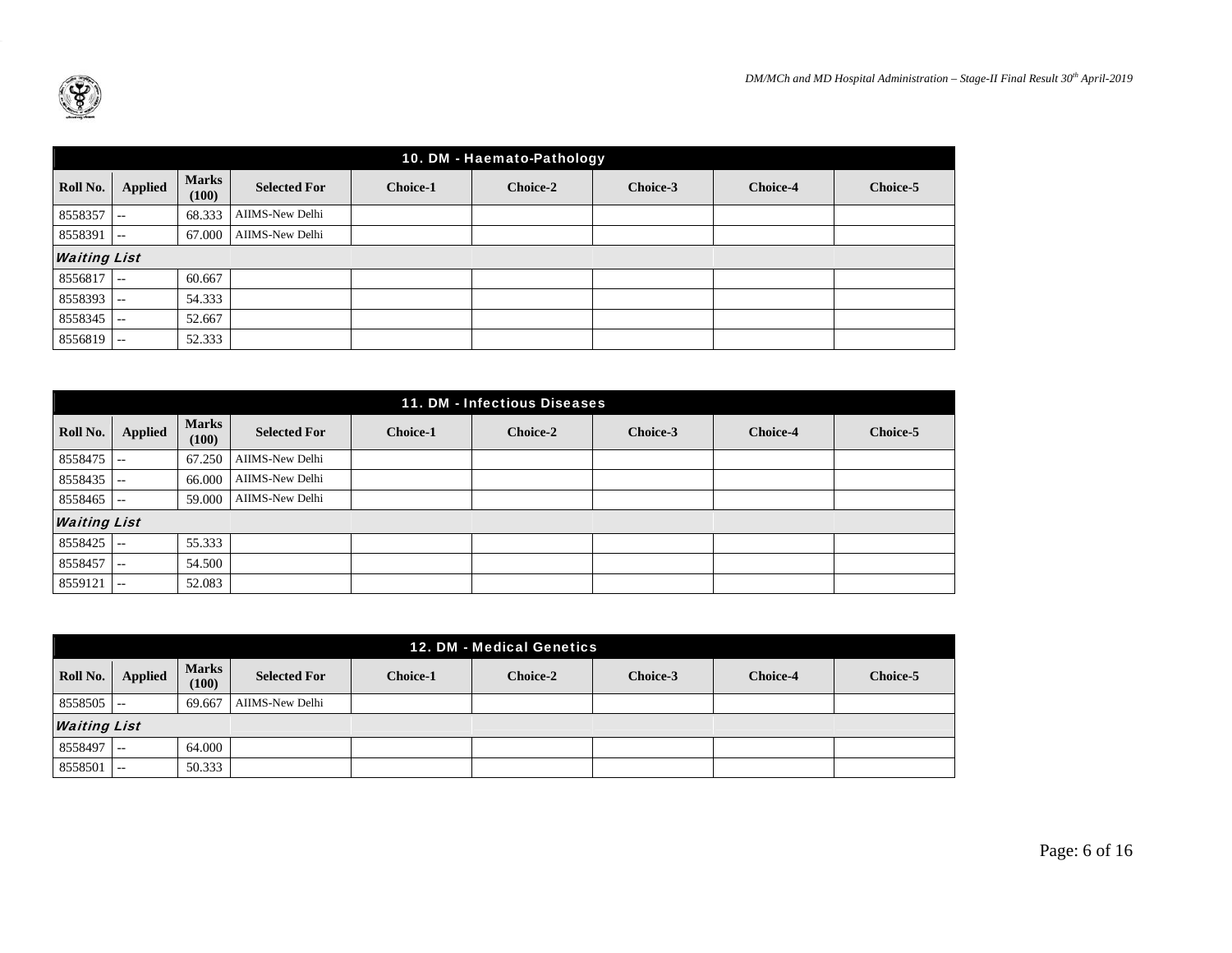

|                     | 13. DM - Medical Oncology |                       |                     |                 |          |          |          |          |  |  |  |
|---------------------|---------------------------|-----------------------|---------------------|-----------------|----------|----------|----------|----------|--|--|--|
| Roll No.            | <b>Applied</b>            | <b>Marks</b><br>(100) | <b>Selected For</b> | <b>Choice-1</b> | Choice-2 | Choice-3 | Choice-4 | Choice-5 |  |  |  |
| 8558511             | $-1$                      | 65.667                | AIIMS-New Delhi     |                 |          |          |          |          |  |  |  |
| 8558571             | $\sim$ $\sim$             | 63.667                | AIIMS-New Delhi     |                 |          |          |          |          |  |  |  |
| 8558583             | $\overline{\phantom{a}}$  | 61.000                | AIIMS-New Delhi     |                 |          |          |          |          |  |  |  |
| 8558569             | $- -$                     | 60.333                | AIIMS-New Delhi     |                 |          |          |          |          |  |  |  |
| <b>Waiting List</b> |                           |                       |                     |                 |          |          |          |          |  |  |  |
| 8558591             | $- -$                     | 54.667                |                     |                 |          |          |          |          |  |  |  |
| 8558529             | $- -$                     | 54.667                |                     |                 |          |          |          |          |  |  |  |
| 8558539             | $- -$                     | 54.333                |                     |                 |          |          |          |          |  |  |  |
| 8558587             | $- -$                     | 52.667                |                     |                 |          |          |          |          |  |  |  |

14. DM – Neonatology

**No Candidate Qualified** 

|              | 15. DM - Nephrology      |                       |                     |                 |          |          |                 |          |  |  |
|--------------|--------------------------|-----------------------|---------------------|-----------------|----------|----------|-----------------|----------|--|--|
| Roll No.     | <b>Applied</b>           | <b>Marks</b><br>(100) | <b>Selected For</b> | <b>Choice-1</b> | Choice-2 | Choice-3 | <b>Choice-4</b> | Choice-5 |  |  |
| 8559208      | $\sim$ $-$               | 74.667                | AIIMS-Jodhpur       |                 |          |          |                 |          |  |  |
| 8559771      | $\overline{\phantom{a}}$ | 70.000                | AIIMS-Jodhpur       |                 |          |          |                 |          |  |  |
|              | <b>Waiting List</b>      |                       |                     |                 |          |          |                 |          |  |  |
| $8556190$ -- |                          | 69.000                |                     |                 |          |          |                 |          |  |  |
| 8557084 --   |                          | 68.667                |                     |                 |          |          |                 |          |  |  |
| 8557152      | $\sim$ $-$               | 57.000                |                     |                 |          |          |                 |          |  |  |
| 8557086      | $\sim$ $-$               | 56.333                |                     |                 |          |          |                 |          |  |  |
| 8557094      | $\sim$ $\sim$            | 55.667                |                     |                 |          |          |                 |          |  |  |

|              | 16. DM - Neuro-Anesthesiology & Critical Care |                       |                     |                 |                 |          |                 |                 |  |  |  |
|--------------|-----------------------------------------------|-----------------------|---------------------|-----------------|-----------------|----------|-----------------|-----------------|--|--|--|
| Roll No.     | <b>Applied</b>                                | <b>Marks</b><br>(100) | <b>Selected For</b> | Choice-1        | Choice-2        | Choice-3 | <b>Choice-4</b> | <b>Choice-5</b> |  |  |  |
| $8557194$ -- |                                               | 83.540                | AIIMS-New Delhi     | AIIMS-New Delhi | AIIMS-Rishikesh |          |                 |                 |  |  |  |
| $8557184$ -- |                                               | 80.050                | AIIMS-New Delhi     | AIIMS-New Delhi |                 |          |                 |                 |  |  |  |
| $8557162$ -- |                                               | 79.013                | AIIMS-New Delhi     | AIIMS-New Delhi |                 |          |                 |                 |  |  |  |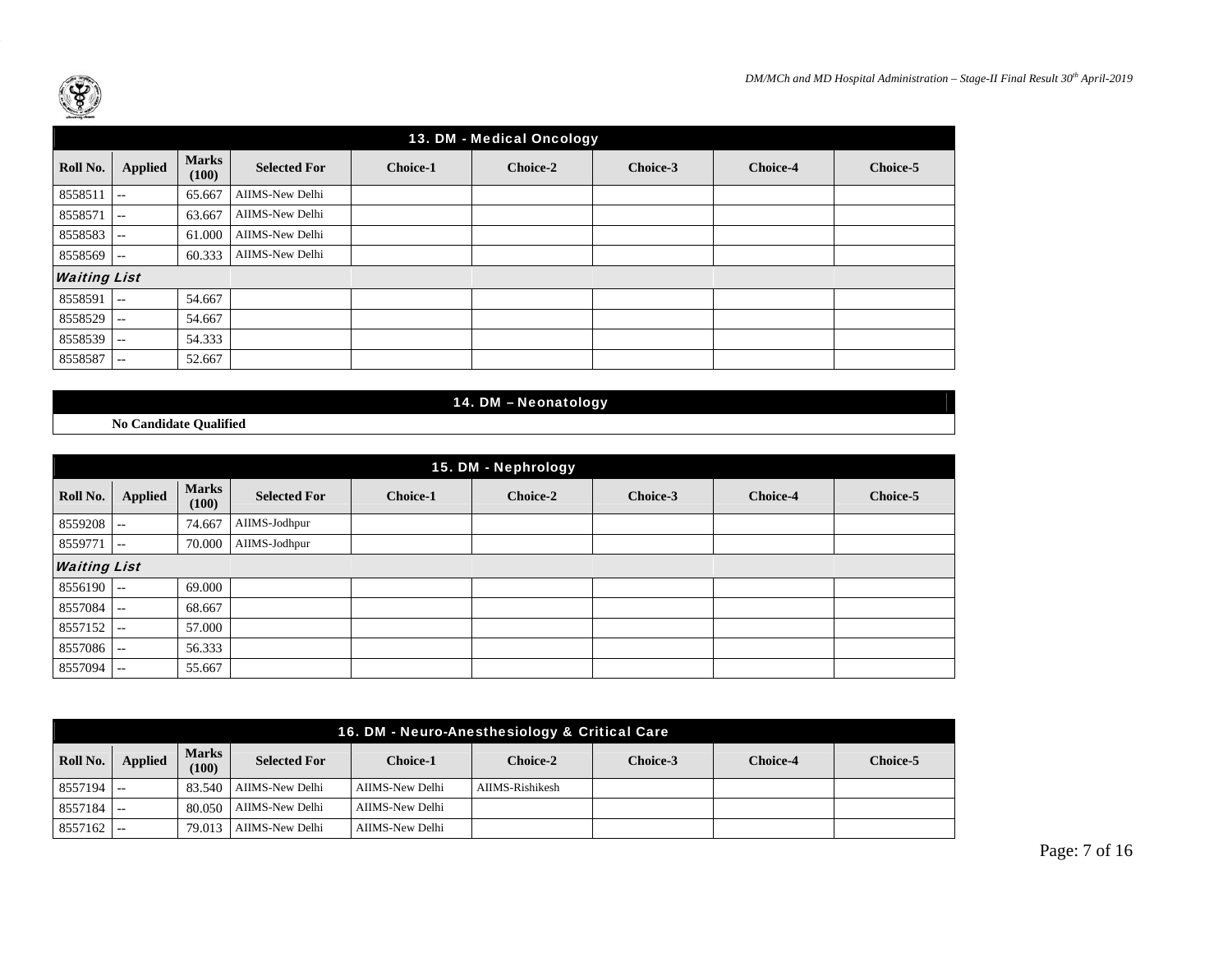| $8557190$ --<br>AIIMS-Rishikesh<br>AIIMS-Rishikesh<br>AIIMS-New Delhi<br>73.003<br>$8557178$ --<br>AIIMS-Rishikesh<br>AIIMS-New Delhi<br>AIIMS-Rishikesh<br>72.680<br><b>Waiting List</b><br>$8557160$ --<br>AIIMS-New Delhi<br>76.710<br>AIIMS-New Delhi<br>AIIMS-Rishikesh<br>71.727<br>$8557198$ --<br>AIIMS-New Delhi<br>AIIMS-Rishikesh<br>68.230<br>$8557166$ --<br>AIIMS-Rishikesh<br>$8556210$ --<br>65.483<br>AIIMS-New Delhi<br>8557192<br>AIIMS-New Delhi<br>64.697<br>$\sim$ $-$<br>AIIMS-New Delhi<br>AIIMS-Rishikesh<br>8558792<br>62.437<br>$- -$<br>61.977<br>AIIMS-Rishikesh<br>8556208<br>AIIMS-New Delhi<br>$- -$ |  |  |  |  |  |
|--------------------------------------------------------------------------------------------------------------------------------------------------------------------------------------------------------------------------------------------------------------------------------------------------------------------------------------------------------------------------------------------------------------------------------------------------------------------------------------------------------------------------------------------------------------------------------------------------------------------------------------|--|--|--|--|--|
|                                                                                                                                                                                                                                                                                                                                                                                                                                                                                                                                                                                                                                      |  |  |  |  |  |
|                                                                                                                                                                                                                                                                                                                                                                                                                                                                                                                                                                                                                                      |  |  |  |  |  |
|                                                                                                                                                                                                                                                                                                                                                                                                                                                                                                                                                                                                                                      |  |  |  |  |  |
|                                                                                                                                                                                                                                                                                                                                                                                                                                                                                                                                                                                                                                      |  |  |  |  |  |
|                                                                                                                                                                                                                                                                                                                                                                                                                                                                                                                                                                                                                                      |  |  |  |  |  |
|                                                                                                                                                                                                                                                                                                                                                                                                                                                                                                                                                                                                                                      |  |  |  |  |  |
|                                                                                                                                                                                                                                                                                                                                                                                                                                                                                                                                                                                                                                      |  |  |  |  |  |
|                                                                                                                                                                                                                                                                                                                                                                                                                                                                                                                                                                                                                                      |  |  |  |  |  |
|                                                                                                                                                                                                                                                                                                                                                                                                                                                                                                                                                                                                                                      |  |  |  |  |  |
|                                                                                                                                                                                                                                                                                                                                                                                                                                                                                                                                                                                                                                      |  |  |  |  |  |

|                     |                |                       |                        |                        | 17. DM - Neurology     |                 |                 |          |
|---------------------|----------------|-----------------------|------------------------|------------------------|------------------------|-----------------|-----------------|----------|
| Roll No.            | <b>Applied</b> | <b>Marks</b><br>(100) | <b>Selected For</b>    | <b>Choice-1</b>        | Choice-2               | Choice-3        | <b>Choice-4</b> | Choice-5 |
| 8557360             |                | 78,000                | <b>AIIMS-New Delhi</b> | <b>AIIMS-New Delhi</b> | <b>AIIMS-Rishikesh</b> | AIIMS-Bhopal    | AIIMS-Jodhpur   |          |
| 8557280             | $- -$          | 77.000                | <b>AIIMS-New Delhi</b> | <b>AIIMS-New Delhi</b> | AIIMS-Bhopal           | AIIMS-Jodhpur   | AIIMS-Rishikesh |          |
| 8557254             | $- -$          | 77.000                | <b>AIIMS-New Delhi</b> | <b>AIIMS-New Delhi</b> | <b>AIIMS-Rishikesh</b> | AIIMS-Bhopal    | AIIMS-Jodhpur   |          |
| 8557216             | $- -$          | 77.000                | AIIMS-New Delhi        | <b>AIIMS-New Delhi</b> | <b>AIIMS-Rishikesh</b> | AIIMS-Jodhpur   | AIIMS-Bhopal    |          |
| 8557328             | $-1$           | 73.667                | <b>AIIMS-New Delhi</b> | <b>AIIMS-New Delhi</b> | AIIMS-Jodhpur          | AIIMS-Rishikesh | AIIMS-Bhopal    |          |
| 8557284             | $-$            | 72.000                | <b>AIIMS-New Delhi</b> | AIIMS-New Delhi        | AIIMS-Jodhpur          | AIIMS-Rishikesh | AIIMS-Bhopal    |          |
| 8557288             |                | 71.000                | AIIMS-Bhopal           | <b>AIIMS-New Delhi</b> | AIIMS-Bhopal           | AIIMS-Jodhpur   | AIIMS-Rishikesh |          |
| 8557330             |                | 70.333                | AIIMS-Rishikesh        | <b>AIIMS-New Delhi</b> | AIIMS-Rishikesh        | AIIMS-Bhopal    | AIIMS-Jodhpur   |          |
| 8556260             | $\overline{a}$ | 70.333                | AIIMS-Jodhpur          | <b>AIIMS-New Delhi</b> | AIIMS-Rishikesh        | AIIMS-Jodhpur   | AIIMS-Bhopal    |          |
| 8557230             | $\overline{a}$ | 70.000                | AIIMS-Jodhpur          | <b>AIIMS-New Delhi</b> | AIIMS-Jodhpur          | AIIMS-Rishikesh | AIIMS-Bhopal    |          |
| 8557234             |                | 69.667                | AIIMS-Bhopal           | <b>AIIMS-New Delhi</b> | AIIMS-Rishikesh        | AIIMS-Jodhpur   | AIIMS-Bhopal    |          |
| <b>Waiting List</b> |                |                       |                        |                        |                        |                 |                 |          |
| 8557310             | $\overline{a}$ | 71.667                |                        | <b>AIIMS-New Delhi</b> |                        |                 |                 |          |
| 8556220             |                | 69.667                |                        | <b>AIIMS-New Delhi</b> | AIIMS-Jodhpur          | AIIMS-Bhopal    | AIIMS-Rishikesh |          |
| 8557314             | $-$            | 69.333                |                        | <b>AIIMS-New Delhi</b> | <b>AIIMS-Rishikesh</b> | AIIMS-Jodhpur   | AIIMS-Bhopal    |          |
| 8557320             | $-1$           | 69.333                |                        | <b>AIIMS-New Delhi</b> | AIIMS-Jodhpur          | AIIMS-Bhopal    | AIIMS-Rishikesh |          |
| 8559236             | $\overline{a}$ | 69.000                |                        | <b>AIIMS-New Delhi</b> | <b>AIIMS-Rishikesh</b> | AIIMS-Jodhpur   | AIIMS-Bhopal    |          |
| 8559262             |                | 68.333                |                        | <b>AIIMS-New Delhi</b> | AIIMS-Jodhpur          | AIIMS-Rishikesh | AIIMS-Bhopal    |          |
| 8557352             |                | 68.000                |                        | <b>AIIMS-New Delhi</b> | AIIMS-Bhopal           | AIIMS-Rishikesh | AIIMS-Jodhpur   |          |
| 8559234             |                | 67.333                |                        | <b>AIIMS-New Delhi</b> | AIIMS-Jodhpur          | AIIMS-Bhopal    | AIIMS-Rishikesh |          |
| 8557268             |                | 67.333                |                        | <b>AIIMS-New Delhi</b> | <b>AIIMS-Rishikesh</b> | AIIMS-Jodhpur   | AIIMS-Bhopal    |          |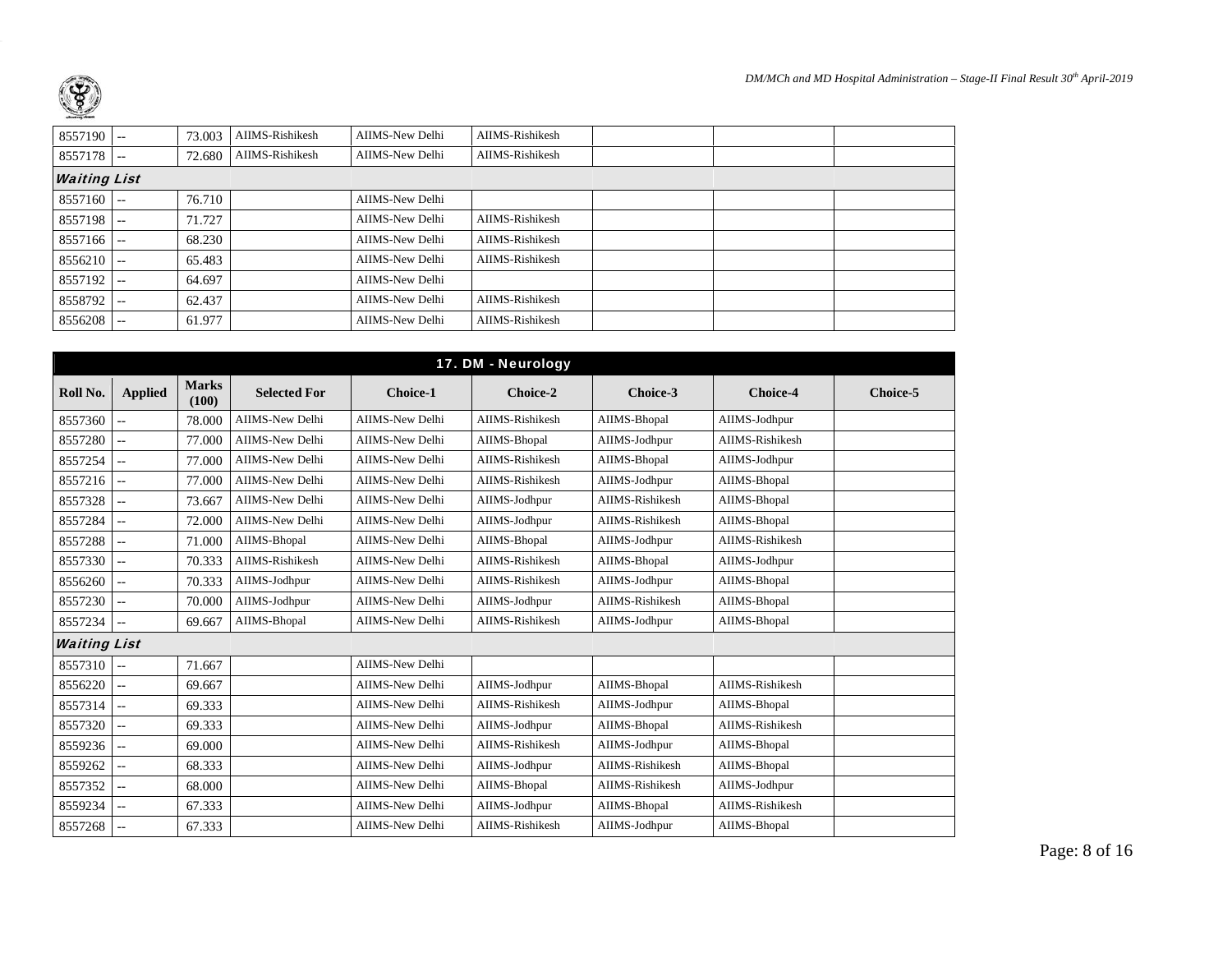

| 8558812 | $--$          | 66.667 | AIIMS-New Delhi | AIIMS-Rishikesh | AIIMS-Bhopal  | AIIMS-Jodhpur   |  |
|---------|---------------|--------|-----------------|-----------------|---------------|-----------------|--|
| 8556284 | $- -$         | 65.667 | AIIMS-New Delhi | AIIMS-Rishikesh | AIIMS-Jodhpur | AIIMS-Bhopal    |  |
| 8559238 | $\sim$ $-$    | 65.333 | AIIMS-New Delhi | AIIMS-Jodhpur   | AIIMS-Bhopal  | AIIMS-Rishikesh |  |
| 8559266 | $\frac{1}{2}$ | 65.333 | AIIMS-New Delhi | AIIMS-Rishikesh | AIIMS-Jodhpur | AIIMS-Bhopal    |  |
| 8557290 | $- -$         | 64.333 | AIIMS-New Delhi | AIIMS-Rishikesh | AIIMS-Bhopal  | AIIMS-Jodhpur   |  |
| 8557228 | $- -$         | 64.000 | AIIMS-New Delhi | AIIMS-Rishikesh | AIIMS-Jodhpur | AIIMS-Bhopal    |  |
| 8557218 | $\sim$ $-$    | 63.333 | AIIMS-New Delhi | AIIMS-Rishikesh | AIIMS-Jodhpur | AIIMS-Bhopal    |  |
| 8558834 | $- -$         | 63.333 | AIIMS-New Delhi | AIIMS-Bhopal    | AIIMS-Jodhpur | AIIMS-Rishikesh |  |
| 8559258 | $\frac{1}{2}$ | 60.667 | AIIMS-New Delhi | AIIMS-Rishikesh | AIIMS-Jodhpur | AIIMS-Bhopal    |  |
| 8557338 | $- -$         | 60.000 | AIIMS-New Delhi | AIIMS-Rishikesh | AIIMS-Bhopal  | AIIMS-Jodhpur   |  |
| 8557270 | $\frac{1}{2}$ | 59.333 | AIIMS-New Delhi | AIIMS-Jodhpur   | AIIMS-Bhopal  | AIIMS-Rishikesh |  |
| 8559276 | $\frac{1}{2}$ | 59.000 | AIIMS-New Delhi |                 |               |                 |  |
| 8557210 | $--$          | 59,000 | AIIMS-New Delhi | AIIMS-Rishikesh | AIIMS-Jodhpur | AIIMS-Bhopal    |  |

## 18. DM - Neuroimaging and Interventional Neuroradiology

**No Candidate Appeared** 

|                        | 19. DM - Onco-Anesthesia, Dr.BRAIRCH |                       |                     |                 |                 |          |                 |          |  |  |  |
|------------------------|--------------------------------------|-----------------------|---------------------|-----------------|-----------------|----------|-----------------|----------|--|--|--|
| Roll No.               | <b>Applied</b>                       | <b>Marks</b><br>(100) | <b>Selected For</b> | <b>Choice-1</b> | Choice-2        | Choice-3 | <b>Choice-4</b> | Choice-5 |  |  |  |
| $8559352$ --           |                                      | 71.333                | AIIMS-New Delhi     | AIIMS-New Delhi | AIIMS-Rishikesh |          |                 |          |  |  |  |
| $8557536$ --           |                                      | 58,000                | AIIMS-New Delhi     | AIIMS-New Delhi | AIIMS-Rishikesh |          |                 |          |  |  |  |
| <b>Waiting List</b>    |                                      |                       |                     |                 |                 |          |                 |          |  |  |  |
| No Candidate Available |                                      |                       |                     |                 |                 |          |                 |          |  |  |  |

|                                                                                                                                                             | 20. DM - Pediatric Cardiology |          |                 |  |  |  |  |  |  |  |  |
|-------------------------------------------------------------------------------------------------------------------------------------------------------------|-------------------------------|----------|-----------------|--|--|--|--|--|--|--|--|
| <b>Marks</b><br><b>Applied</b><br>Roll No.<br><b>Selected For</b><br><b>Choice-1</b><br><b>Choice-2</b><br>Choice-3<br>Choice-5<br><b>Choice-4</b><br>(100) |                               |          |                 |  |  |  |  |  |  |  |  |
| $8559360$ --                                                                                                                                                |                               | 75.000 l | AIIMS-New Delhi |  |  |  |  |  |  |  |  |
|                                                                                                                                                             | <b>Waiting List</b>           |          |                 |  |  |  |  |  |  |  |  |
| 8556372                                                                                                                                                     | $\overline{\phantom{m}}$      | 57.000   |                 |  |  |  |  |  |  |  |  |
| 8557578                                                                                                                                                     | $- -$                         | 57.000   |                 |  |  |  |  |  |  |  |  |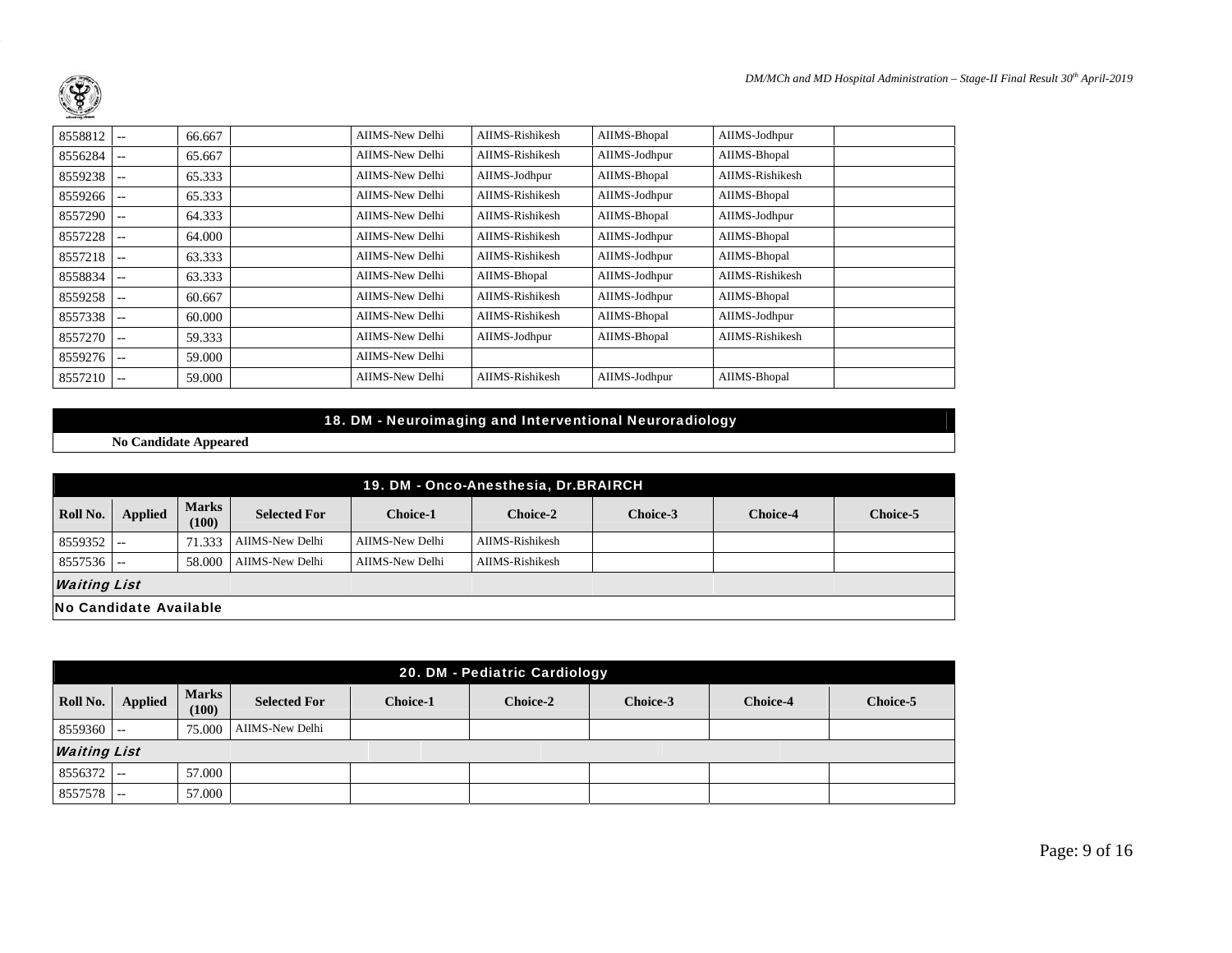



## 21. DM – Pediatric Nephrology

**No Candidate Applied** 

|              | 22. DM - Pediatric Neurology |                       |                     |                 |                 |          |                 |          |  |  |
|--------------|------------------------------|-----------------------|---------------------|-----------------|-----------------|----------|-----------------|----------|--|--|
| Roll No.     | <b>Applied</b>               | <b>Marks</b><br>(100) | <b>Selected For</b> | <b>Choice-1</b> | <b>Choice-2</b> | Choice-3 | <b>Choice-4</b> | Choice-5 |  |  |
| $8559376$ -- |                              | 58.667                | AIIMS-New Delhi     |                 |                 |          |                 |          |  |  |
| $8557626$ -- |                              | 58,000                | AIIMS-New Delhi     |                 |                 |          |                 |          |  |  |
|              | <b>Waiting List</b>          |                       |                     |                 |                 |          |                 |          |  |  |
| $8557636$ -- |                              | 56.000                |                     |                 |                 |          |                 |          |  |  |
| 8557624      | $\sim$ $-$                   | 52.333                |                     |                 |                 |          |                 |          |  |  |

|                                              | 24. DM - Pulmonary, Critical Care & Sleep Medicine |        |                     |                    |                 |               |                 |                 |  |  |  |  |
|----------------------------------------------|----------------------------------------------------|--------|---------------------|--------------------|-----------------|---------------|-----------------|-----------------|--|--|--|--|
| <b>Marks</b><br>Roll No.<br>Applied<br>(100) |                                                    |        | <b>Selected For</b> | <b>Choice-1</b>    | Choice-2        | Choice-3      | <b>Choice-4</b> | Choice-5        |  |  |  |  |
| $8557842$ --                                 |                                                    | 56.333 | AIIMS-New Delhi     | AIIMS-New Delhi    | AIIMS-Bhopal    | AIIMS-Jodhpur |                 |                 |  |  |  |  |
| $8557830$ --                                 |                                                    | 54.000 | AIIMS-Bhubaneshwar  | AIIMS-Bhubaneshwar | AIIMS-New Delhi | AIIMS-Jodhpur | AIIMS-Bhopal    | AIIMS-Rishikesh |  |  |  |  |
|                                              | <b>Waiting List</b>                                |        |                     |                    |                 |               |                 |                 |  |  |  |  |
|                                              | <b>No Candidate Available</b>                      |        |                     |                    |                 |               |                 |                 |  |  |  |  |

#### 25. DM - Reproductive Medicine

| Roll No.            | <b>Applied</b>           | <b>Marks</b><br>(100) | <b>Selected For</b> | <b>Choice-1</b> | Choice-2 | Choice-3 | <b>Choice-4</b> | <b>Choice-5</b> |
|---------------------|--------------------------|-----------------------|---------------------|-----------------|----------|----------|-----------------|-----------------|
| $8557916$ --        |                          | 70,000                | AIIMS-New Delhi     |                 |          |          |                 |                 |
|                     | 8557918 Sponsored 54.000 |                       | AIIMS-New Delhi     |                 |          |          |                 |                 |
| <b>Waiting List</b> |                          |                       |                     |                 |          |          |                 |                 |
| 8557928             | $\sim$ $-$               | 67.333                |                     |                 |          |          |                 |                 |
| 8556504             | $\sim$ $\sim$            | 52.333                |                     |                 |          |          |                 |                 |

|                               | 26. DM - Therapeutic Nuclear Medicine |
|-------------------------------|---------------------------------------|
| <b>No Candidate Qualified</b> |                                       |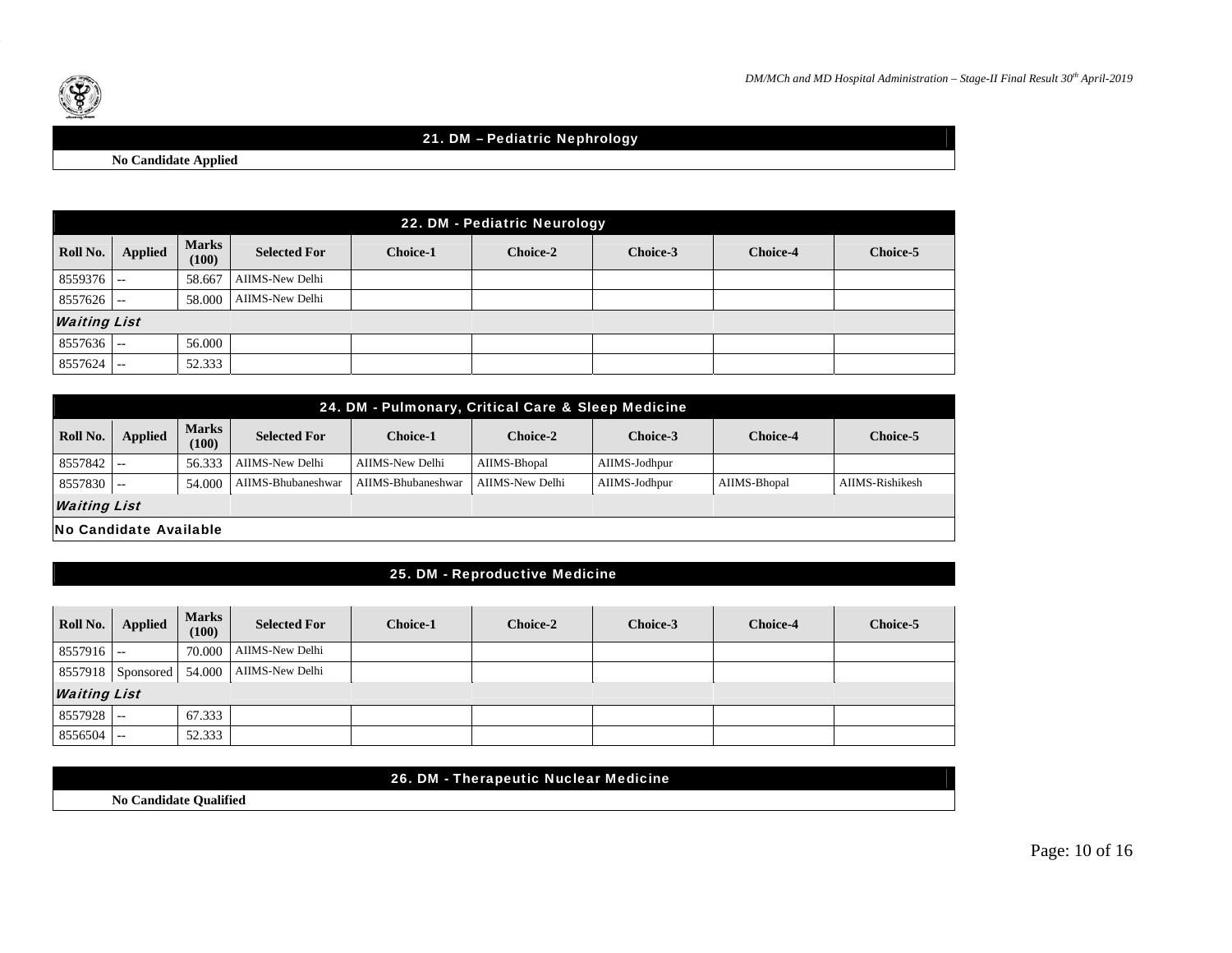

| 27. DM - Cardiovascular Radiology & Endovascular Interventions                                                                                |                     |        |                 |  |  |  |  |  |  |  |  |
|-----------------------------------------------------------------------------------------------------------------------------------------------|---------------------|--------|-----------------|--|--|--|--|--|--|--|--|
| <b>Marks</b><br>Roll No.<br>Applied<br><b>Selected For</b><br>Choice-5<br>Choice-3<br><b>Choice-4</b><br><b>Choice-1</b><br>Choice-2<br>(100) |                     |        |                 |  |  |  |  |  |  |  |  |
| $8557349$ --                                                                                                                                  |                     | 70.667 | AIIMS-New Delhi |  |  |  |  |  |  |  |  |
|                                                                                                                                               | <b>Waiting List</b> |        |                 |  |  |  |  |  |  |  |  |
| $8556199$ --<br>69.667                                                                                                                        |                     |        |                 |  |  |  |  |  |  |  |  |
| 8559355                                                                                                                                       |                     | 63.333 |                 |  |  |  |  |  |  |  |  |

|                     | 28. DM - Pediatric Oncology |                       |                     |                 |          |          |                 |          |  |  |  |
|---------------------|-----------------------------|-----------------------|---------------------|-----------------|----------|----------|-----------------|----------|--|--|--|
| Roll No.            | <b>Applied</b>              | <b>Marks</b><br>(100) | <b>Selected For</b> | <b>Choice-1</b> | Choice-2 | Choice-3 | <b>Choice-4</b> | Choice-5 |  |  |  |
| $8557652$ --        |                             | 63.067                | AIIMS-New Delhi     |                 |          |          |                 |          |  |  |  |
| $8556412$ --        |                             | 60.500                | AIIMS-New Delhi     |                 |          |          |                 |          |  |  |  |
| <b>Waiting List</b> |                             |                       |                     |                 |          |          |                 |          |  |  |  |
| $8557678$ --        |                             | 56.667                |                     |                 |          |          |                 |          |  |  |  |
| 8557680             | $- -$                       | 51.800                |                     |                 |          |          |                 |          |  |  |  |

|                                                                                                                                                             | 29. MCh - Breast Endocrine & General Surgery |        |                 |  |  |  |  |  |  |  |  |  |
|-------------------------------------------------------------------------------------------------------------------------------------------------------------|----------------------------------------------|--------|-----------------|--|--|--|--|--|--|--|--|--|
| <b>Marks</b><br>Roll No.<br><b>Applied</b><br><b>Selected For</b><br>Choice-5<br><b>Choice-1</b><br><b>Choice-2</b><br>Choice-3<br><b>Choice-4</b><br>(100) |                                              |        |                 |  |  |  |  |  |  |  |  |  |
| 8556957                                                                                                                                                     | - 1 - -                                      | 71.000 | AIIMS-Rishikesh |  |  |  |  |  |  |  |  |  |
|                                                                                                                                                             | <b>Waiting List</b>                          |        |                 |  |  |  |  |  |  |  |  |  |
| $8556025$ --                                                                                                                                                |                                              | 67.000 |                 |  |  |  |  |  |  |  |  |  |
| $8558715$ --                                                                                                                                                |                                              | 58.667 |                 |  |  |  |  |  |  |  |  |  |

|          | 30. MCh - Cardiothoracic and Vascular Surgery |                       |                     |                 |                    |                    |                 |          |  |  |  |  |
|----------|-----------------------------------------------|-----------------------|---------------------|-----------------|--------------------|--------------------|-----------------|----------|--|--|--|--|
| Roll No. | Applied                                       | <b>Marks</b><br>(100) | <b>Selected For</b> | <b>Choice-1</b> | Choice-2           | Choice-3           | <b>Choice-4</b> | Choice-5 |  |  |  |  |
| 8557335  | $- -$                                         | 76.667                | AIIMS-New Delhi     | AIIMS-New Delhi | AIIMS-Bhubaneshwar | AIIMS-Rishikesh    |                 |          |  |  |  |  |
| 8558813  | $- -$                                         | 71.333                | AIIMS-New Delhi     | AIIMS-New Delhi | AIIMS-Rishikesh    | AIIMS-Bhubaneshwar |                 |          |  |  |  |  |
| 8558815  | $- -$                                         | 70,000                | AIIMS-New Delhi     | AIIMS-New Delhi | AIIMS-Bhubaneshwar | AIIMS-Rishikesh    |                 |          |  |  |  |  |
| 8558817  | $\qquad \qquad -$                             | 68,000                | AIIMS-New Delhi     | AIIMS-New Delhi | AIIMS-Rishikesh    | AIIMS-Bhubaneshwar |                 |          |  |  |  |  |
| 8556181  | $- -$                                         | 67.000                | AIIMS-New Delhi     | AIIMS-New Delhi | AIIMS-Bhubaneshwar | AIIMS-Rishikesh    |                 |          |  |  |  |  |
| 8558811  | $- -$                                         | 66.667                | AIIMS-Bhubaneshwar  | AIIMS-New Delhi | AIIMS-Bhubaneshwar | AIIMS-Rishikesh    |                 |          |  |  |  |  |
| 8559341  | $- -$                                         | 64.667                | AIIMS-Rishikesh     | AIIMS-New Delhi | AIIMS-Rishikesh    | AIIMS-Bhubaneshwar |                 |          |  |  |  |  |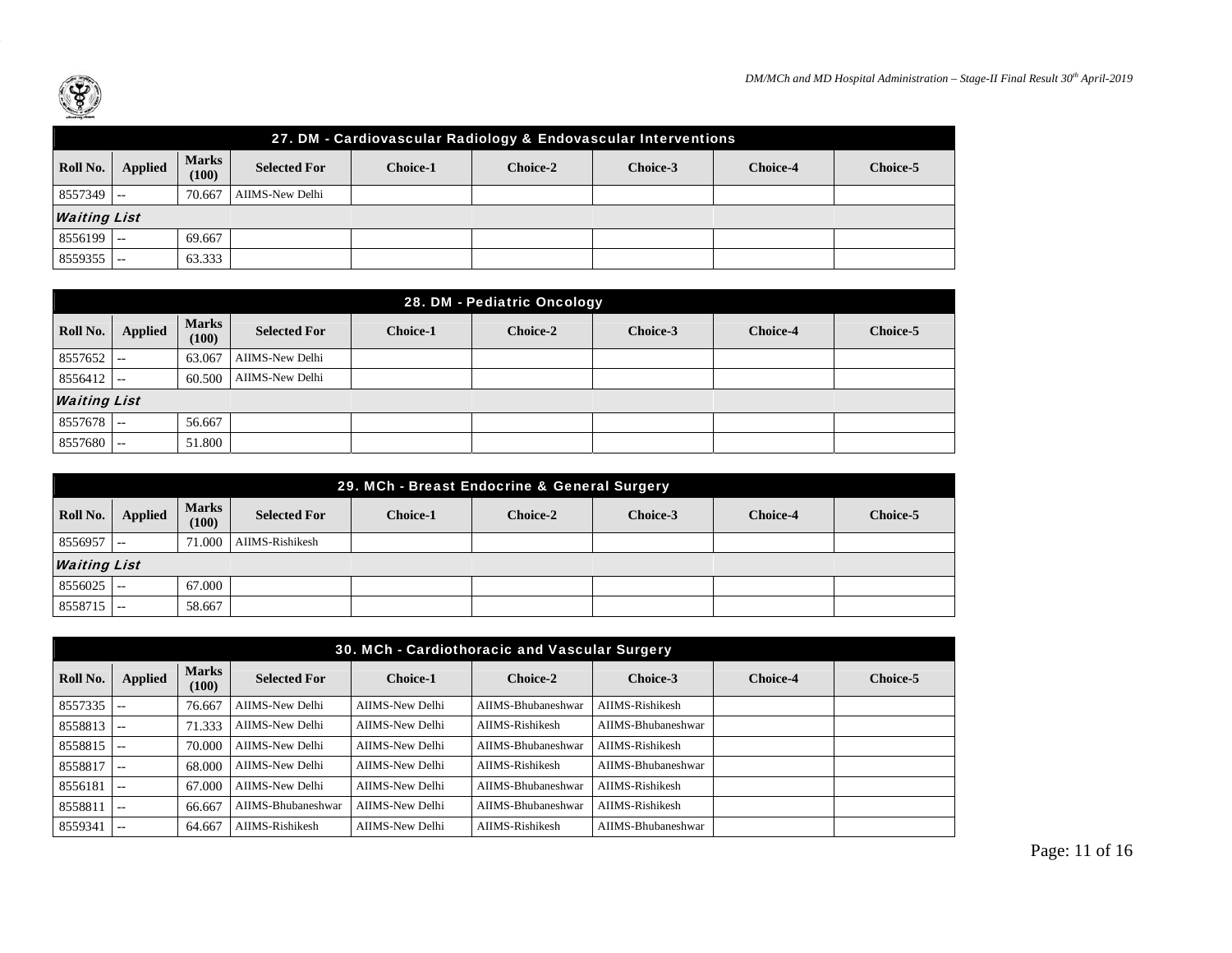

| <b>Waiting List</b> |            |        |                 |                    |                    |  |
|---------------------|------------|--------|-----------------|--------------------|--------------------|--|
| $8559349$ --        |            | 62.000 | AIIMS-New Delhi | AIIMS-Rishikesh    | AIIMS-Bhubaneshwar |  |
| $8557321$ --        |            | 60.000 | AIIMS-New Delhi | AIIMS-Rishikesh    | AIIMS-Bhubaneshwar |  |
| $8556173$ --        |            | 58.667 | AIIMS-New Delhi | AIIMS-Rishikesh    | AIIMS-Bhubaneshwar |  |
| 8556187             | l ==       | 57.333 | AIIMS-New Delhi | AIIMS-Bhubaneshwar | AIIMS-Rishikesh    |  |
| 8557327             | $\sim$ $-$ | 56.000 | AIIMS-New Delhi | AIIMS-Rishikesh    | AIIMS-Bhubaneshwar |  |
| $8558809$ --        |            | 53.667 | AIIMS-New Delhi | AIIMS-Bhubaneshwar | AIIMS-Rishikesh    |  |
| 8559345             | $- -$      | 53,000 | AIIMS-New Delhi | AIIMS-Bhubaneshwar | AIIMS-Rishikesh    |  |

|                     |                          |                       |                     |                 | 31. MCh - G.I. Surgery |          |                 |          |
|---------------------|--------------------------|-----------------------|---------------------|-----------------|------------------------|----------|-----------------|----------|
| Roll No.            | <b>Applied</b>           | <b>Marks</b><br>(100) | <b>Selected For</b> | <b>Choice-1</b> | Choice-2               | Choice-3 | <b>Choice-4</b> | Choice-5 |
| 8556513             | $- -$                    | 74.000                | AIIMS-New Delhi     | AIIMS-New Delhi | AIIMS-Jodhpur          |          |                 |          |
| 8557863             | $\overline{\phantom{m}}$ | 70.333                | AIIMS-New Delhi     | AIIMS-New Delhi | AIIMS-Jodhpur          |          |                 |          |
| 8557991             | $\sim$ $\sim$            | 70.333                | AIIMS-Jodhpur       | AIIMS-New Delhi | AIIMS-Jodhpur          |          |                 |          |
| 8557977             | $- -$                    | 67.667                | AIIMS-Jodhpur       | AIIMS-New Delhi | AIIMS-Jodhpur          |          |                 |          |
| <b>Waiting List</b> |                          |                       |                     |                 |                        |          |                 |          |
| 8557903             | $-$                      | 66.167                |                     | AIIMS-New Delhi | AIIMS-Jodhpur          |          |                 |          |
| 8557905             | $--$                     | 64.833                |                     | AIIMS-New Delhi | AIIMS-Jodhpur          |          |                 |          |
| 8557959             | $\qquad \qquad -$        | 63.667                |                     | AIIMS-New Delhi | AIIMS-Jodhpur          |          |                 |          |
| 8559501             | $\frac{1}{2}$            | 61.000                |                     | AIIMS-New Delhi | AIIMS-Jodhpur          |          |                 |          |
| 8557935             | $\overline{\phantom{m}}$ | 57.000                |                     | AIIMS-New Delhi | AIIMS-Jodhpur          |          |                 |          |
| 8557967             | $\sim$ $-$               | 56.333                |                     | AIIMS-New Delhi | AIIMS-Jodhpur          |          |                 |          |
| 8557797             | $- -$                    | 54.333                |                     | AIIMS-New Delhi | AIIMS-Jodhpur          |          |                 |          |
| 8556593             | $- -$                    | 54.333                |                     | AIIMS-New Delhi | AIIMS-Jodhpur          |          |                 |          |

|              | 32. MCh - Gynecologic Oncology |                       |                     |                 |          |          |                 |                 |  |  |  |  |
|--------------|--------------------------------|-----------------------|---------------------|-----------------|----------|----------|-----------------|-----------------|--|--|--|--|
| Roll No.     | <b>Applied</b>                 | <b>Marks</b><br>(100) | <b>Selected For</b> | <b>Choice-1</b> | Choice-2 | Choice-3 | <b>Choice-4</b> | <b>Choice-5</b> |  |  |  |  |
| $8558307$ -- |                                | 70.333                | AIIMS-New Delhi     |                 |          |          |                 |                 |  |  |  |  |
|              | <b>Waiting List</b>            |                       |                     |                 |          |          |                 |                 |  |  |  |  |
| 8558281      | $\frac{1}{2}$                  | 67.333                |                     |                 |          |          |                 |                 |  |  |  |  |
| 8558321      | $- -$                          | 67.000                |                     |                 |          |          |                 |                 |  |  |  |  |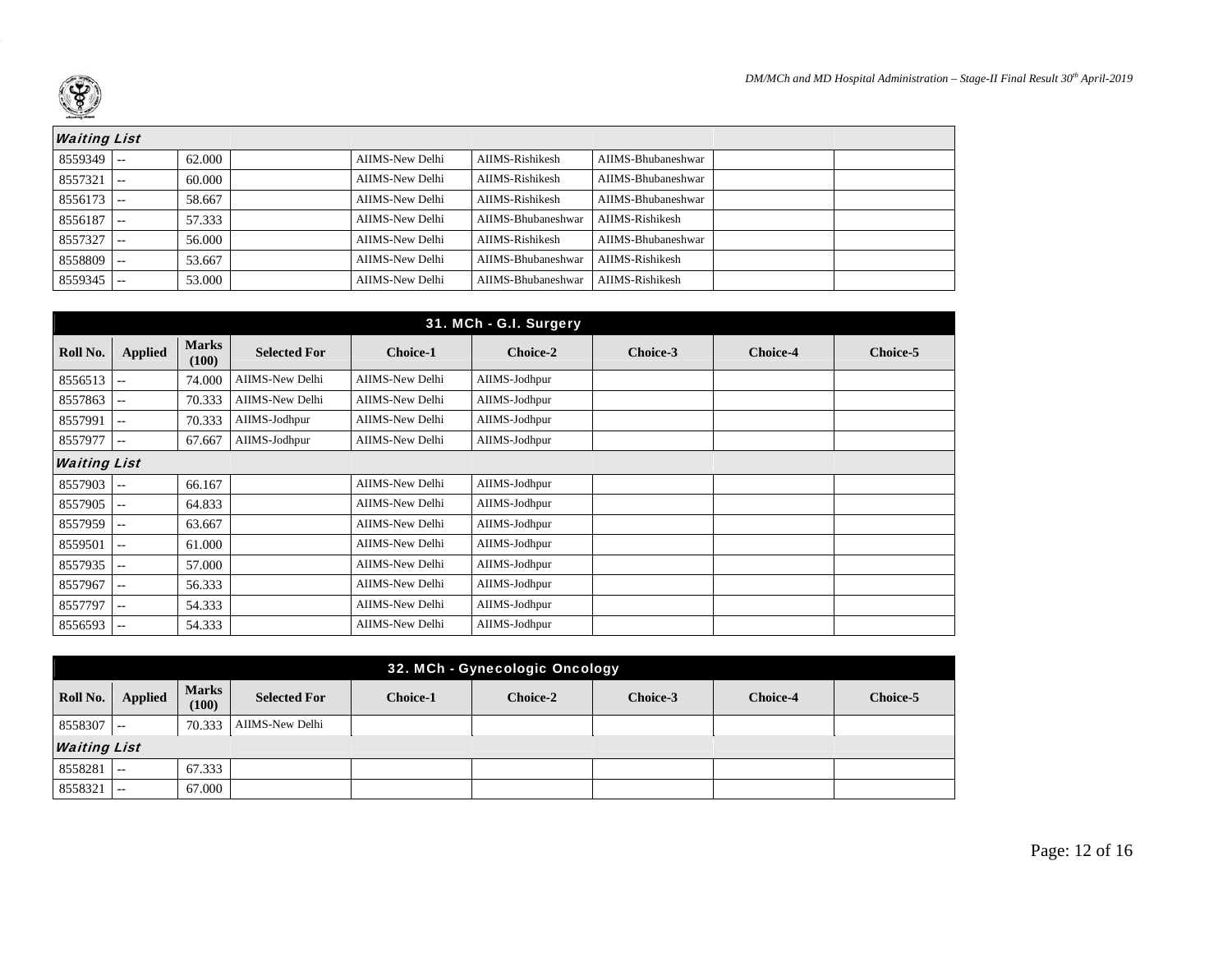

|              | 34. MCh - Minimal Access Surgery & General Surgery |                       |                     |                 |                 |          |                 |          |  |  |  |  |
|--------------|----------------------------------------------------|-----------------------|---------------------|-----------------|-----------------|----------|-----------------|----------|--|--|--|--|
| Roll No.     | <b>Applied</b>                                     | <b>Marks</b><br>(100) | <b>Selected For</b> | <b>Choice-1</b> | <b>Choice-2</b> | Choice-3 | <b>Choice-4</b> | Choice-5 |  |  |  |  |
| $8558635$ -- |                                                    | 78.000                | AIIMS-New Delhi     |                 |                 |          |                 |          |  |  |  |  |
|              | <b>Waiting List</b>                                |                       |                     |                 |                 |          |                 |          |  |  |  |  |
| $8556072$ -- |                                                    | 58.667                |                     |                 |                 |          |                 |          |  |  |  |  |
| $8559731$ -- |                                                    | 57.000                |                     |                 |                 |          |                 |          |  |  |  |  |

|                     |                |                       |                     |                    | 35. MCh - Neurosurgery |                    |                 |          |
|---------------------|----------------|-----------------------|---------------------|--------------------|------------------------|--------------------|-----------------|----------|
| Roll No.            | <b>Applied</b> | <b>Marks</b><br>(100) | <b>Selected For</b> | <b>Choice-1</b>    | Choice-2               | Choice-3           | <b>Choice-4</b> | Choice-5 |
| 8556346             | $-1$           | 66.633                | AIIMS-Bhubaneshwar  | AIIMS-Bhubaneshwar | AIIMS-Jodhpur          | AIIMS-Rishikesh    | AIIMS-Bhopal    |          |
| 8556334             | --             | 64.500                | AIIMS-Rishikesh     | AIIMS-Rishikesh    | AIIMS-Jodhpur          | AIIMS-Bhubaneshwar | AIIMS-Bhopal    |          |
| 8558874             | --             | 63.233                | AIIMS-Bhubaneshwar  | AIIMS-Bhubaneshwar | AIIMS-Rishikesh        | AIIMS-Jodhpur      | AIIMS-Bhopal    |          |
| 8557498             | $-1$           | 63.167                | AIIMS-Jodhpur       | AIIMS-Jodhpur      |                        |                    |                 |          |
| 8557406             | $- -$          | 61.133                | AIIMS-Bhopal        | AIIMS-Bhopal       | AIIMS-Bhubaneshwar     | AIIMS-Rishikesh    | AIIMS-Jodhpur   |          |
| 8559290             | $-1$           | 57.833                | AIIMS-Jodhpur       | AIIMS-Jodhpur      | AIIMS-Bhubaneshwar     | AIIMS-Rishikesh    | AIIMS-Bhopal    |          |
| 8557452             | --             | 57.700                | AIIMS-Rishikesh     | AIIMS-Rishikesh    | AIIMS-Jodhpur          |                    |                 |          |
| 8556314             | --             | 56.600                | AIIMS-Bhopal        | AIIMS-Rishikesh    | AIIMS-Bhubaneshwar     | AIIMS-Jodhpur      | AIIMS-Bhopal    |          |
| <b>Waiting List</b> |                |                       |                     |                    |                        |                    |                 |          |
| 8556332             | $-1$           | 56.333                |                     | AIIMS-Rishikesh    | AIIMS-Jodhpur          | AIIMS-Bhubaneshwar | AIIMS-Bhopal    |          |
| 8558850             | $-1$           | 52.533                |                     | AIIMS-Bhubaneshwar | AIIMS-Rishikesh        | AIIMS-Bhopal       | AIIMS-Jodhpur   |          |
| 8559322             | --             | 52.167                |                     | AIIMS-Rishikesh    | AIIMS-Jodhpur          | AIIMS-Bhubaneshwar | AIIMS-Bhopal    |          |
| 8559324             | ۰.             | 51.633                |                     | AIIMS-Rishikesh    | AIIMS-Jodhpur          | AIIMS-Bhubaneshwar | AIIMS-Bhopal    |          |
| 8556340             | --             | 50.767                |                     | AIIMS-Bhubaneshwar | AIIMS-Rishikesh        | AIIMS-Jodhpur      | AIIMS-Bhopal    |          |

| 36. MCh - Pediatric Surgery                                   |
|---------------------------------------------------------------|
| No Candidate Appeared in the Departmental Clinical Assessment |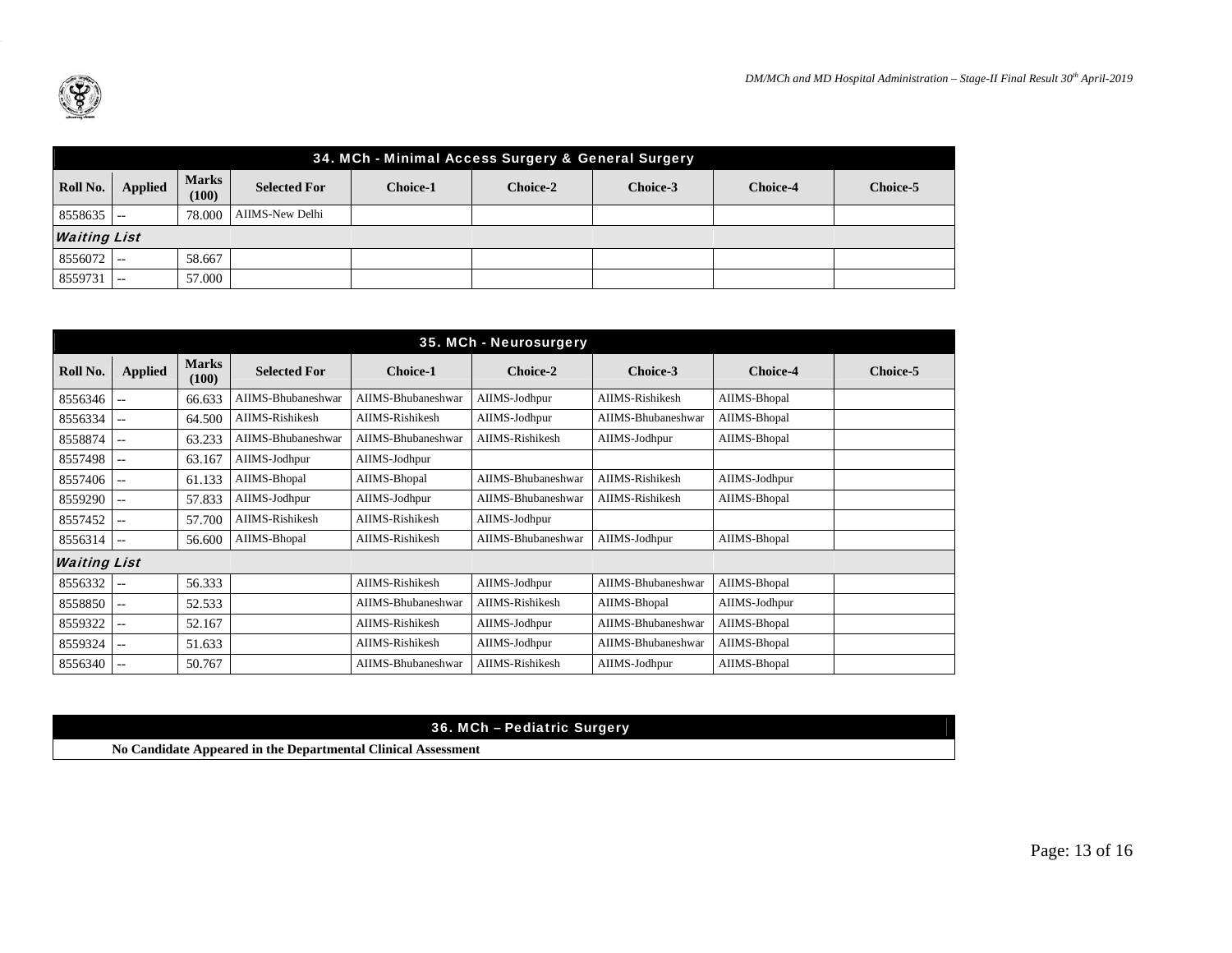

|                     | 37. MCh - Plastic & Reconstructive Surgery |                       |                     |                 |                 |               |                 |          |
|---------------------|--------------------------------------------|-----------------------|---------------------|-----------------|-----------------|---------------|-----------------|----------|
| Roll No.            | <b>Applied</b>                             | <b>Marks</b><br>(100) | <b>Selected For</b> | <b>Choice-1</b> | <b>Choice-2</b> | Choice-3      | <b>Choice-4</b> | Choice-5 |
| 8557774             | $- -$                                      | 76,000                | AIIMS-New Delhi     | AIIMS-New Delhi | AIIMS-Rishikesh | AIIMS-Jodhpur |                 |          |
| 8559404             | $- -$                                      | 59.333                | AIIMS-New Delhi     | AIIMS-New Delhi | AIIMS-Rishikesh | AIIMS-Jodhpur |                 |          |
| $8557770$ --        |                                            | 57.000                | AIIMS-Rishikesh     | AIIMS-New Delhi | AIIMS-Rishikesh | AIIMS-Jodhpur |                 |          |
| <b>Waiting List</b> |                                            |                       |                     |                 |                 |               |                 |          |
|                     | <b>No Candidate Available</b>              |                       |                     |                 |                 |               |                 |          |

|                        | 38. MCh - Surgical Oncology |                       |                     |                 |                    |                 |                 |                 |
|------------------------|-----------------------------|-----------------------|---------------------|-----------------|--------------------|-----------------|-----------------|-----------------|
| Roll No.               | <b>Applied</b>              | <b>Marks</b><br>(100) | <b>Selected For</b> | <b>Choice-1</b> | <b>Choice-2</b>    | Choice-3        | <b>Choice-4</b> | <b>Choice-5</b> |
| $8558038$ --           |                             | 58.000                | AIIMS-New Delhi     | AIIMS-New Delhi |                    |                 |                 |                 |
| $8556556$ --           |                             | 55.667                | AIIMS-New Delhi     | AIIMS-New Delhi | AIIMS-Bhubaneshwar | AIIMS-Rishikesh | AIIMS-Jodhpur   |                 |
| <b>Waiting List</b>    |                             |                       |                     |                 |                    |                 |                 |                 |
| No Candidate Available |                             |                       |                     |                 |                    |                 |                 |                 |

|                     | 39. MCh - Trauma Surgery And Critical Care |                       |                     |                 |                        |          |                 |          |
|---------------------|--------------------------------------------|-----------------------|---------------------|-----------------|------------------------|----------|-----------------|----------|
| Roll No.            | Applied                                    | <b>Marks</b><br>(100) | <b>Selected For</b> | <b>Choice-1</b> | Choice-2               | Choice-3 | <b>Choice-4</b> | Choice-5 |
| 8558216             | $\sim$ $-$                                 | 65,000                | AIIMS-New Delhi     | AIIMS-New Delhi |                        |          |                 |          |
| 8559008             | $- -$                                      | 56.667                | AIIMS-Rishikesh     | AIIMS-New Delhi | <b>AIIMS-Rishikesh</b> |          |                 |          |
| 8559582             | $- -$                                      | 52.000                | AIIMS-Rishikesh     | AIIMS-New Delhi | AIIMS-Rishikesh        |          |                 |          |
| 8558206             | $\sim$ $-$                                 | 51.000                | AIIMS-Rishikesh     | AIIMS-New Delhi | AIIMS-Rishikesh        |          |                 |          |
| <b>Waiting List</b> |                                            |                       |                     |                 |                        |          |                 |          |
|                     | No Candidate Available                     |                       |                     |                 |                        |          |                 |          |

|          | 40. MCh - Urology |                       |                     |                 |                 |               |                 |          |
|----------|-------------------|-----------------------|---------------------|-----------------|-----------------|---------------|-----------------|----------|
| Roll No. | <b>Applied</b>    | <b>Marks</b><br>(100) | <b>Selected For</b> | <b>Choice-1</b> | <b>Choice-2</b> | Choice-3      | <b>Choice-4</b> | Choice-5 |
| 8558650  | $- -$             | 71,000                | AIIMS-New Delhi     | AIIMS-New Delhi | AIIMS-Rishikesh | AIIMS-Jodhpur |                 |          |
| 8558556  | $- -$             | 70.333                | AIIMS-Rishikesh     | AIIMS-New Delhi | AIIMS-Rishikesh | AIIMS-Jodhpur |                 |          |
| 8559052  |                   | 67.333                | AIIMS-Rishikesh     | AIIMS-New Delhi | AIIMS-Rishikesh | AIIMS-Jodhpur |                 |          |
| 8558278  | $- -$             | 64.667                | AIIMS-Rishikesh     | AIIMS-New Delhi | AIIMS-Rishikesh | AIIMS-Jodhpur |                 |          |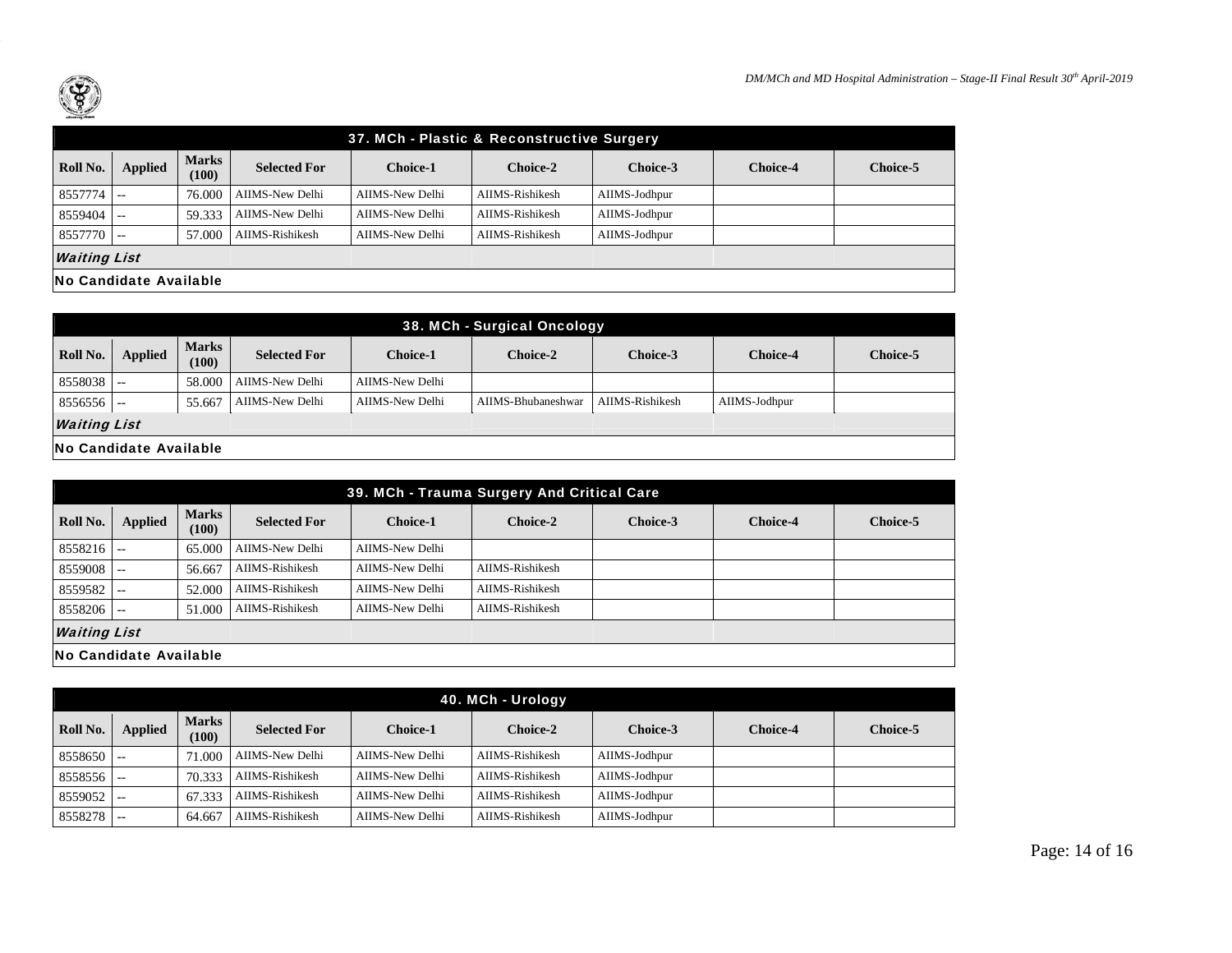

| 8559760             | $-$           | 63.333 | AIIMS-Jodhpur   | AIIMS-New Delhi | AIIMS-Jodhpur   | AIIMS-Rishikesh        |  |
|---------------------|---------------|--------|-----------------|-----------------|-----------------|------------------------|--|
| 8558272             | $-$           | 60.333 | AIIMS-Jodhpur   | AIIMS-New Delhi | AIIMS-Jodhpur   | AIIMS-Rishikesh        |  |
| 8558480             | $-$           | 60.333 | AIIMS-Rishikesh | AIIMS-New Delhi | AIIMS-Rishikesh | AIIMS-Jodhpur          |  |
| <b>Waiting List</b> |               |        |                 |                 |                 |                        |  |
| 8559082             | --            | 58.333 |                 | AIIMS-New Delhi | AIIMS-Rishikesh | AIIMS-Jodhpur          |  |
| 8558544             | $-$           | 58.000 |                 | AIIMS-New Delhi | AIIMS-Rishikesh | AIIMS-Jodhpur          |  |
| 8558532             | $-$           | 57.667 |                 | AIIMS-New Delhi | AIIMS-Jodhpur   | AIIMS-Rishikesh        |  |
| 8558262             | н.            | 57.333 |                 | AIIMS-New Delhi | AIIMS-Rishikesh | AIIMS-Jodhpur          |  |
| 8558568             | н.            | 56.667 |                 | AIIMS-New Delhi | AIIMS-Rishikesh | AIIMS-Jodhpur          |  |
| 8559084             | $-1$          | 54.667 |                 | AIIMS-New Delhi | AIIMS-Jodhpur   | AIIMS-Rishikesh        |  |
| 8558348             | $- -$         | 54.000 |                 | AIIMS-New Delhi | AIIMS-Rishikesh | AIIMS-Jodhpur          |  |
| 8558292             | $-$           | 53.667 |                 | AIIMS-Rishikesh | AIIMS-Jodhpur   | <b>AIIMS-New Delhi</b> |  |
| 8559742             | $-$           | 53.000 |                 | AIIMS-New Delhi | AIIMS-Jodhpur   | AIIMS-Rishikesh        |  |
| 8558596             | $\sim$ $\sim$ | 52.667 |                 | AIIMS-New Delhi | AIIMS-Jodhpur   | AIIMS-Rishikesh        |  |
| 8559748             | $-$           | 52.667 |                 | AIIMS-New Delhi | AIIMS-Jodhpur   | AIIMS-Rishikesh        |  |
| 8559758             | н.            | 52.667 |                 | AIIMS-New Delhi | AIIMS-Jodhpur   | AIIMS-Rishikesh        |  |
| 8559618             | $-$           | 52.333 |                 | AIIMS-New Delhi | AIIMS-Jodhpur   | AIIMS-Rishikesh        |  |
| 8558580             | $-$           | 51.667 |                 | AIIMS-New Delhi | AIIMS-Rishikesh | AIIMS-Jodhpur          |  |
| 8558234             | $-$           | 51.667 |                 | AIIMS-New Delhi | AIIMS-Rishikesh | AIIMS-Jodhpur          |  |

#### 41. MD - Hospital Administration

| Roll No.     | Applied                       | <b>Marks</b><br>(100) | <b>Selected For</b> | <b>Choice-1</b>    | <b>Choice-2</b> | Choice-3           | <b>Choice-4</b> | Choice-5 |
|--------------|-------------------------------|-----------------------|---------------------|--------------------|-----------------|--------------------|-----------------|----------|
| $8558409$ -- |                               | 68,000                | AIIMS-Bhubaneshwar  | AIIMS-Bhubaneshwar | AIIMS-New Delhi | AIIMS-Rishikesh    |                 |          |
| 8556821      | Sponsored                     | 60.000                | AIIMS-New Delhi     | AIIMS-New Delhi    |                 |                    |                 |          |
| 8558417      | $-$                           | 55,000                | AIIMS-New Delhi     | AIIMS-New Delhi    | AIIMS-Rishikesh | AIIMS-Bhubaneshwar |                 |          |
|              | <b>Waiting List</b>           |                       |                     |                    |                 |                    |                 |          |
|              | <b>No Candidate Available</b> |                       |                     |                    |                 |                    |                 |          |

#### **Important**

1. Admission of selected candidates is subject to fulfillment of all eligibility criteria including 3 years requisite tenure and qualifying degree by 31st July, 2019; verification of original certificates / degrees and satisfying all conditions as laid down in the Prospectus.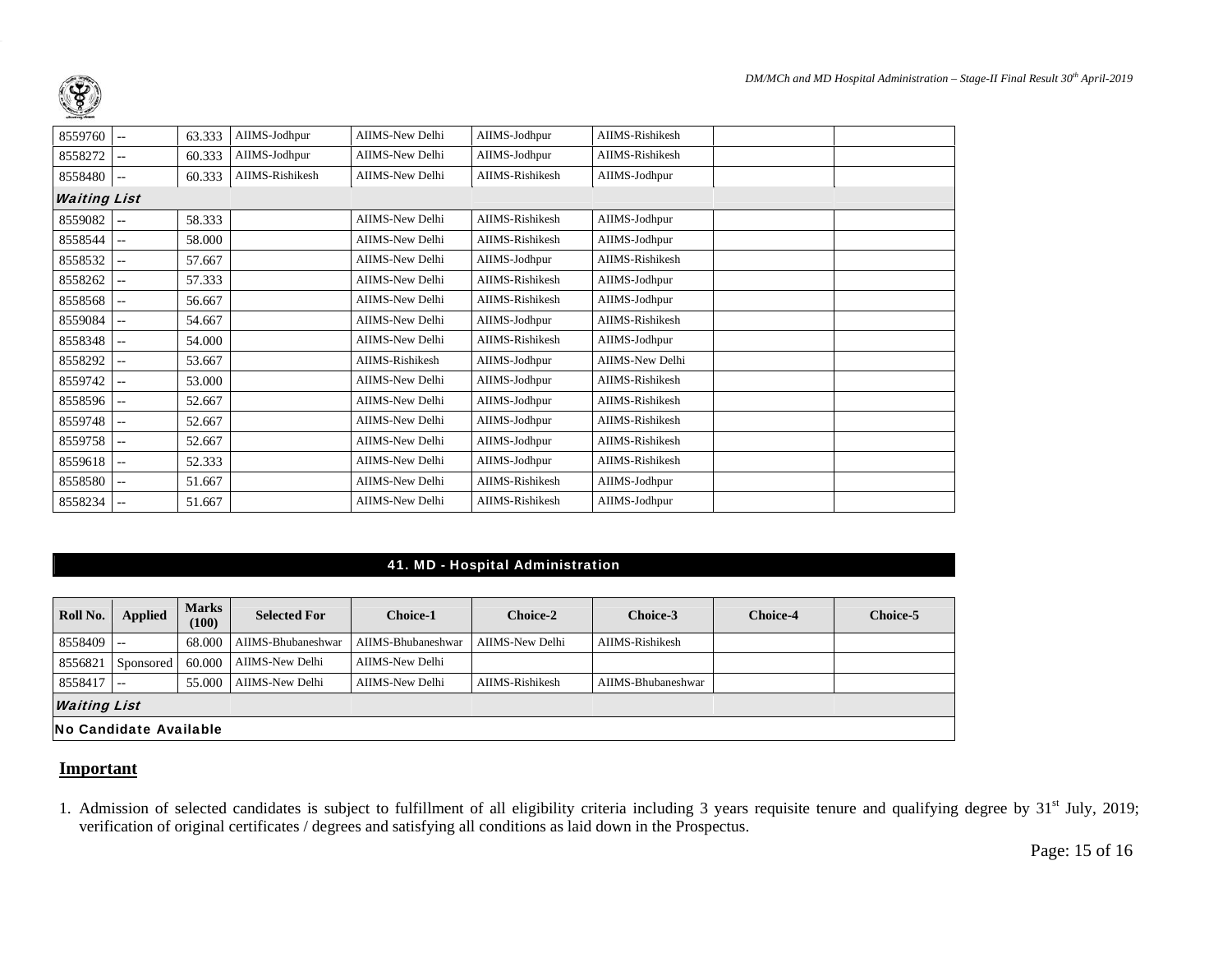

- 2. Candidates **not** completing the requisite tenure within the last date i.e. 31st July, 2019 will **not** be treated eligible for admission, under any circumstance, whatsoever.
- 3. Waiting List in each superspeciality has been prepared according to the merit of all candidates who have qualified Stage-I and appeared for the Departmental Assessment (Stage-II). The candidates who were called for the Departmental Assessment but were absent are therefore not included in this list.
- 4. In some specialties there are no waiting list due to non-availability of the candidates.
- 5. The AIIMS Rishikesh, Jodhpur, Bhubaneshwar, Bhopal and Patna will utilize the waiting list against vacant/unfilled seat in various DM and M.Ch. courses available in the respective AIIMS in consultation with AIIMS, New Delhi subject to candidate having filled the option for the respective AIIMS according to merit.
- 6. Tie cases, if any, have resolved as mentioned in the Prospectus according to age (Date of Birth) with the older candidate placed above the younger one in merit.

## **NB: THE RESULT IS PROVISIONAL SUBJECT TO SUBMISSION OF CONSENT FORM ATTACHED BELOW ALONG WITH VERIFICATION OF DATA, RECORDS AND CERTIFICATES.**

*Sd/*  **Asstt. Controller (Exams)**